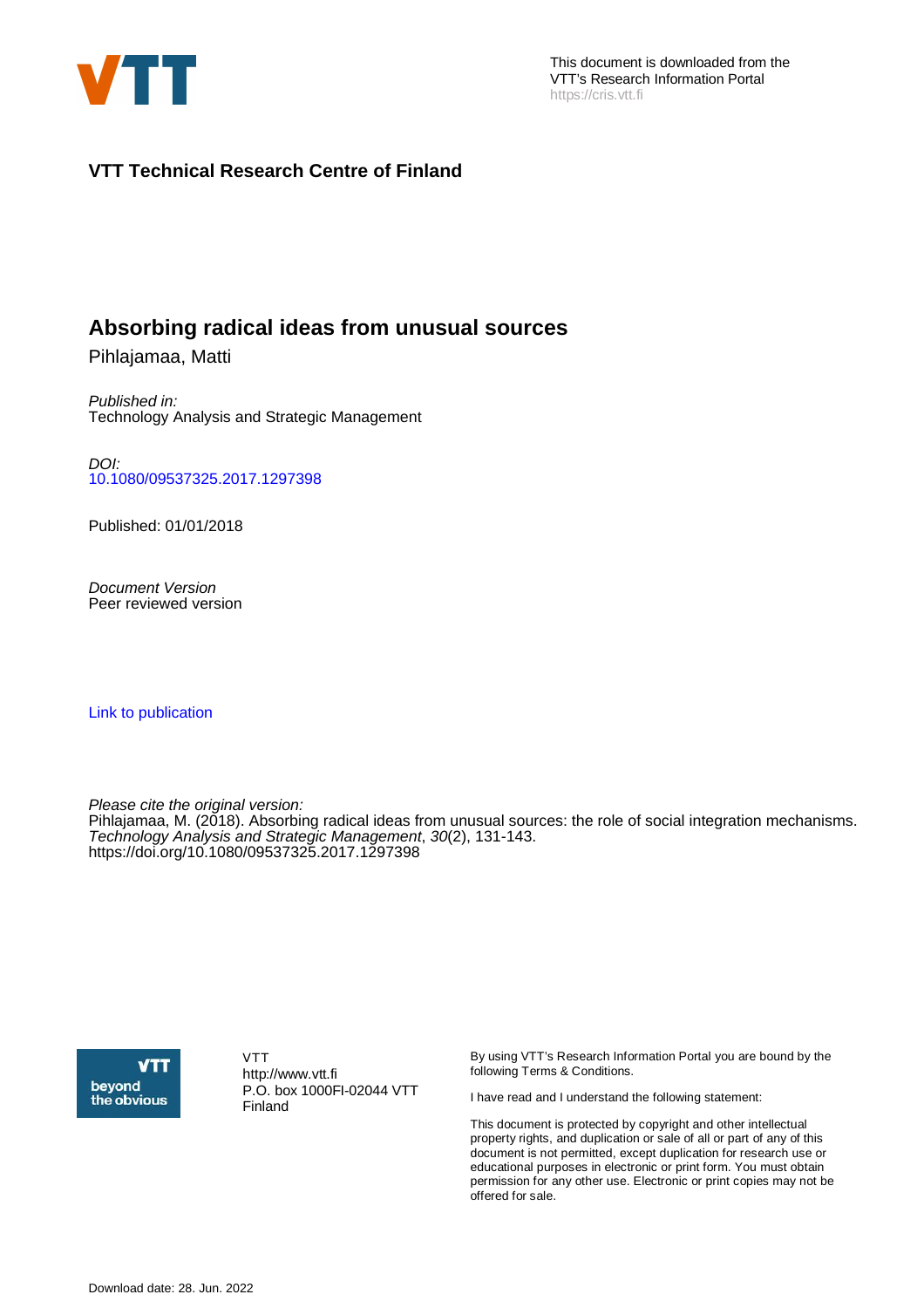Pihlajamaa, M. (2018). Absorbing radical ideas from unusual sources–the role of social integration mechanisms. Technology Analysis & Strategic Management, 30(2), 131-143.

<https://doi.org/10.1080/09537325.2017.1297398>

# **Absorbing radical ideas from unusual sources – the role of social integration mechanisms**

## Abstract

If companies rely strongly on internal R&D and existing networks their ability to introduce radical innovations may suffer. Opening up to new idea sources may provide a solution. Incumbent companies, however, often suffer from the tendency to reject radical ideas from unusual sources. This study investigates how social integration mechanisms (coordination, socialisation, and systems mechanisms) influence an incumbent steel company's absorptive capacity (AC). A microlevel analysis of two radical ideas from unusual sources contributes to AC and radical innovation literatures by exploring relationships between social integration mechanisms and four AC capabilities (acquisition, assimilation, transformation, and exploitation). The findings suggest that AC capabilities are context specific with respect to innovation novelty and idea source. The results emphasize the negative sides of socialisation and formalisation mechanisms, and the positive effects of coordination mechanisms on the AC capabilities in such high uncertainty contexts.

Keywords: absorptive capacity; radical innovation; technology & innovation studies; case study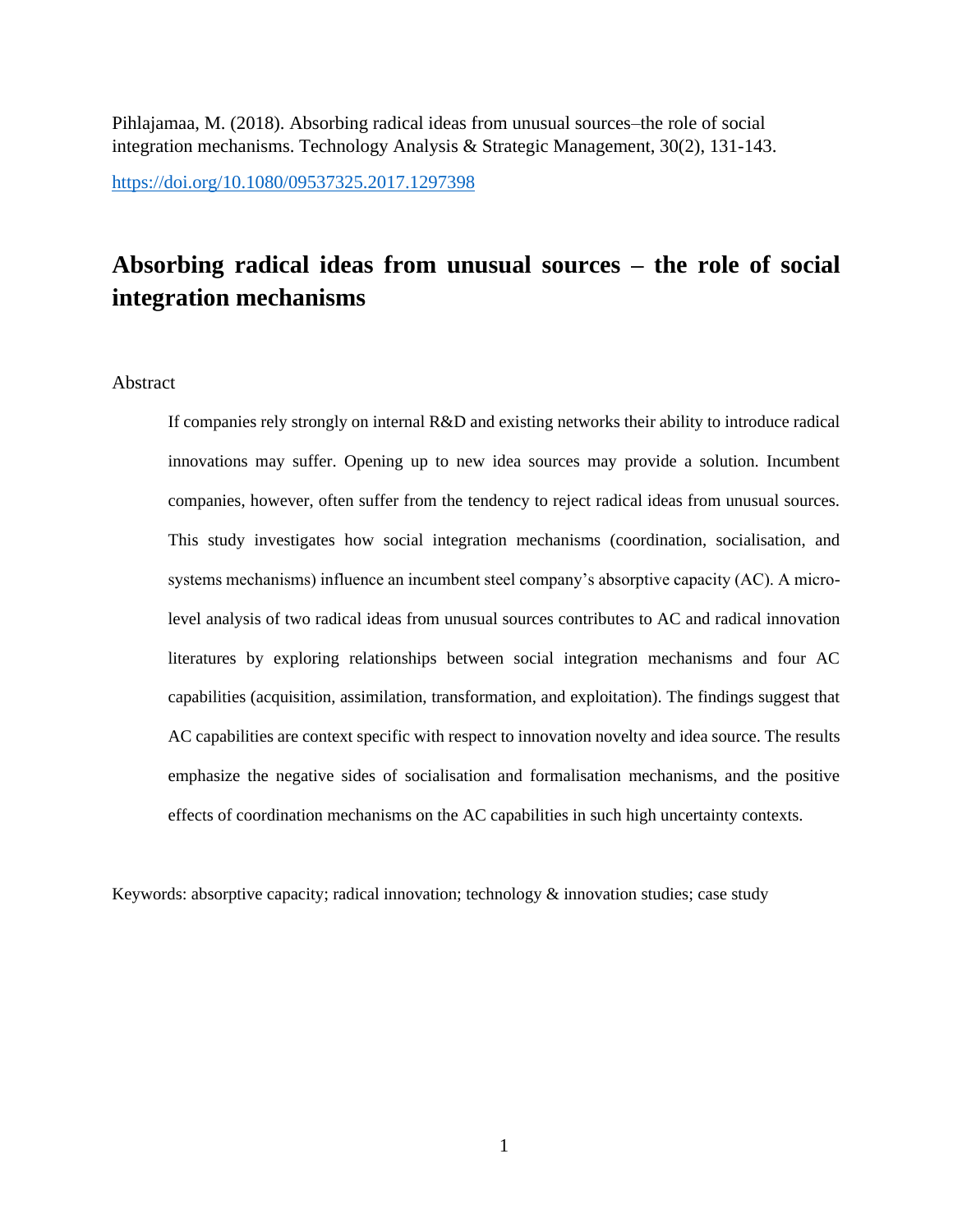## **1. Introduction**

The ability to acquire and develop radical ideas is an important antecedent of radical innovation (Frishammar et al. 2016) and competitive advantage (O'Connor 2008). The external networks that incumbent companies interact with are, however, often tightly integrated and inwardly focused so that they perform well in diffusing existing knowledge but are poorly suitable for the exploration of new perspectives (Birkinshaw, Bessant, and Delbridge 2007; Chang et al. 2012; Stringer 2000). Not only are the companies not looking for ideas from new sources – if such ideas come across, they may be unable to benefit from them (Katz and Allen 1982). Radical ideas are highly uncertain and if they originate from unusual sources they are perceived as even more risky and are often rejected (Chesbrough 2006).

Organizations with high absorptive capacity (AC), i.e. the ability to 'recognize the value of new, external information, assimilate it, and apply it to commercial ends' (Cohen and Levinthal 1990, 128), can reach higher innovation performance (Volberda, Foss, and Lyles 2010) and introduce more radical innovations (Enkel and Heil 2014; Forés and Camisón 2016; Ritala and Hurmelinna-Laukkanen 2013). AC literature suggests that the ability to benefit from new ideas can be studied by looking at social integration mechanisms (SIMs) which facilitate intraorganizational knowledge sharing and exploitation (Jansen, Bosch, and Volberda 2005). This study analyses two projects in an incumbent global steel company and investigates how SIMs influence the absorption of radical ideas from unusual sources.

#### **2. Theoretical background**

### *2.1 Radical ideas and innovations*

Radical innovations are here defined as products, services, or processes which encompass novel technologies or require new market structures, and have the potential to create paradigm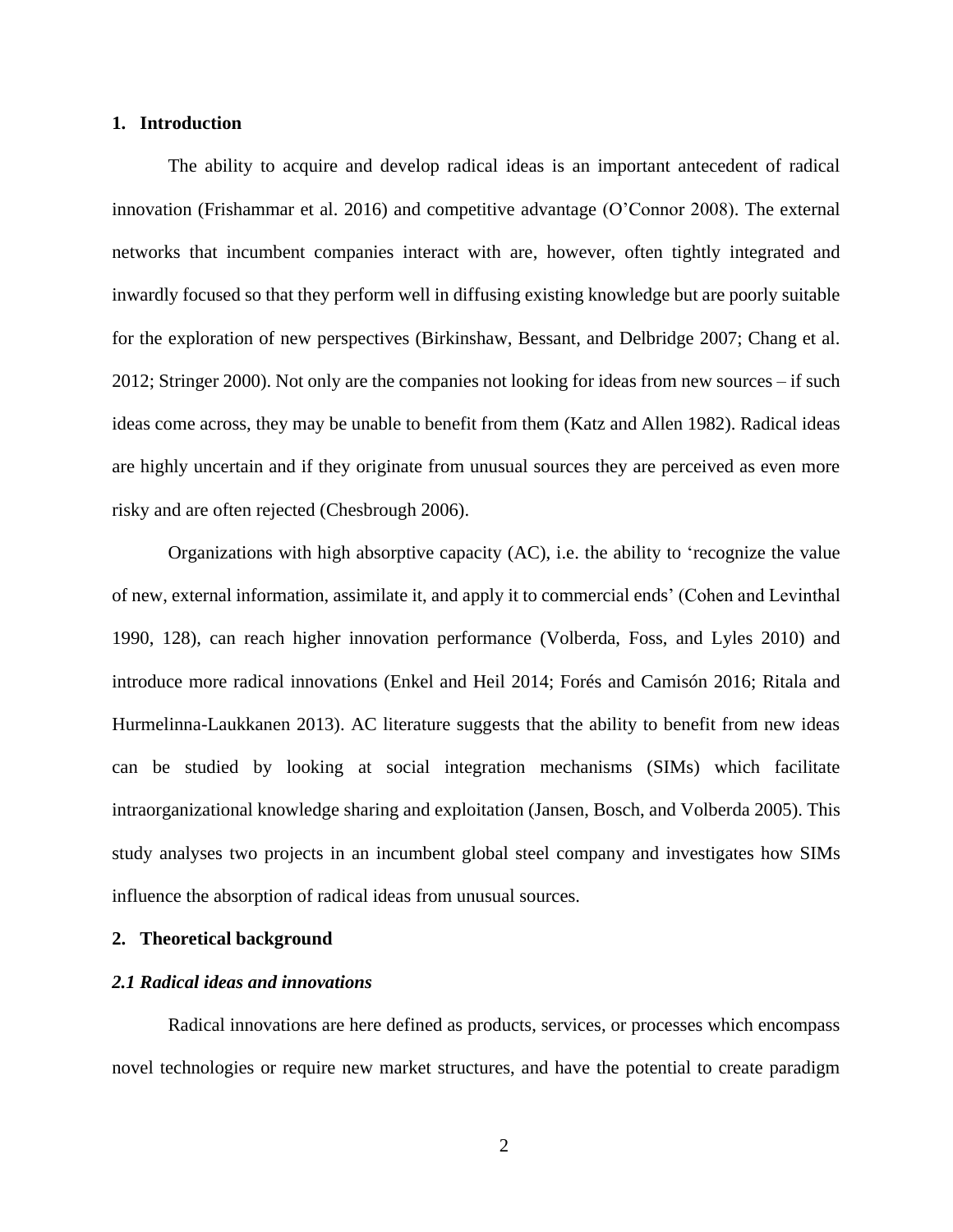shifts at the level of the world, the market, or the industry (Garcia and Calantone 2002). Such innovations entail significant financial rewards (Kyriakopoulos, Hughes, and Hughes 2015), customer benefits (Sorescu, Chandy, and Prabhu 2003), and competitive advantages (O'Connor 2008). Incumbent companies, however, typically have organizational inhibitors which limit their search for new ideas and filter out risky propositions despite of their potential (Bessant et al. 2005; Chang et al. 2012). Radical ideas are highly original and creative, challenge established practices, roles, interests, and power structures within organizations (Sijbom et al. 2014), and may require new cognitive frames (Bessant et al. 2014). If they are evaluated from existing cognitive frames they are easy to reject based on high uncertainties (O'Connor and Rice 2013).

Extant research suggests that standard procedures for developing ideas are not useful for radical ideas (Robbins and O'Corman 2014). Efficiency-oriented stage-gate systems (Bessant et al. 2014) and conventional market research (Frishammar et al. 2016) may be unsuitable because of nonlinear development trajectories (Robbins and O'Corman 2015) and unknown ultimate uses and markets (O'Connor and Rice 2013). Instead, they may benefit from iterative experimentations (Chang et al. 2012) and cross-functional collaboration (Stringer 2000). Formal control may be detrimental for radical ideas (Chiesa et al. 2009), and championing individuals and teams should be given high autonomy (Chiu et al. 2016) to develop them in a bottom-up fashion (Reid and de Brentani 2004). Sometimes projects may proceed in secret without official project status, resources, or managerial attention (Reid and de Brentani 2004).

Incumbent companies often rely strongly on internal R&D and existing external networks (Birkinshaw, Bessant, and Delbridge 2007; Chang et al. 2012; Stringer 2000). Radical innovation, however, may benefit from new contacts: developing peripheral vision (Day and Schoemaker 2004) and weak ties (Phillips et al. 2006), reaching out beyond current relationships (O'Connor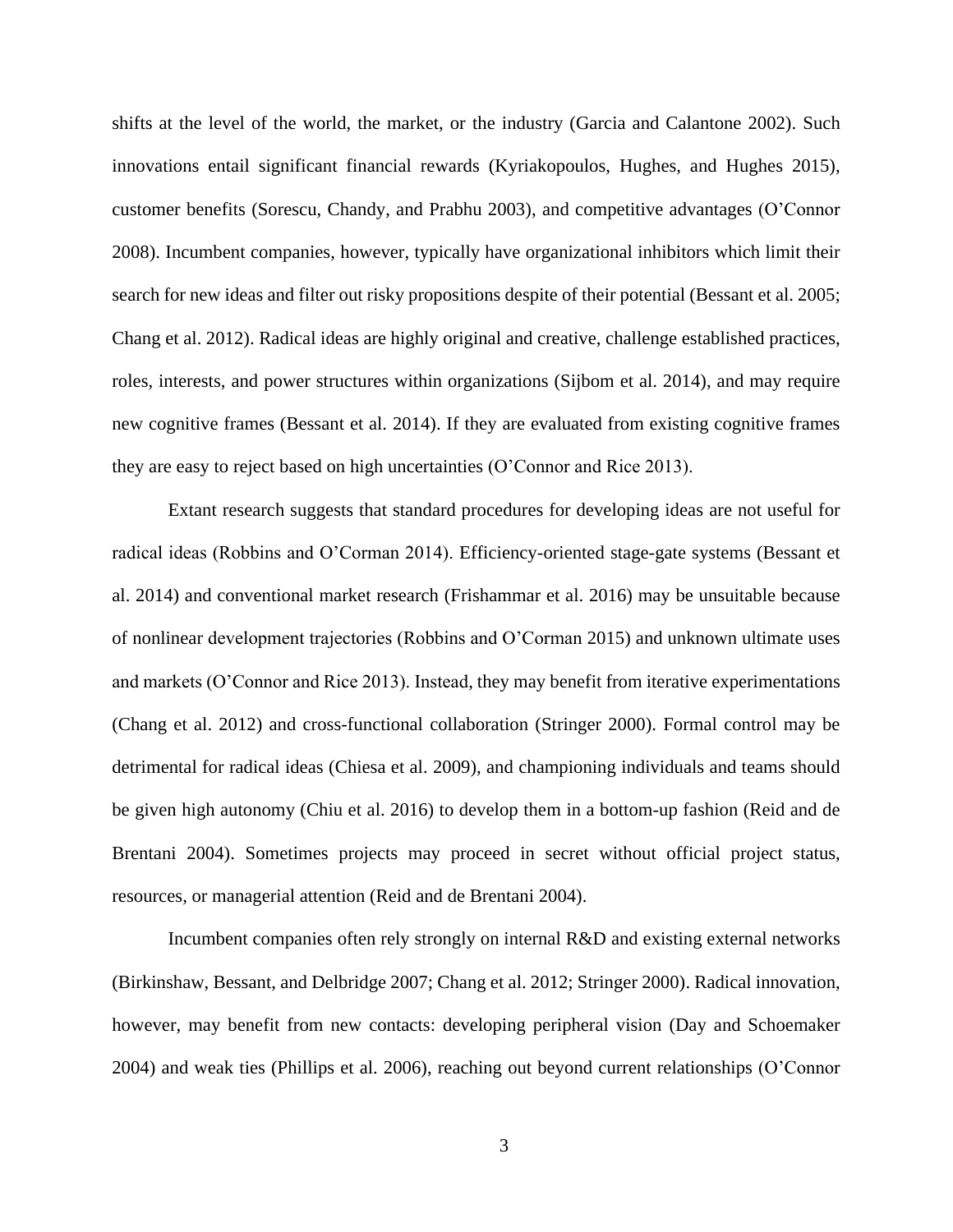and McDermott 2004), combination over multiple knowledge domains (Schoenmakers and Duysters 2010), increasing search breadth (Cai, Smart, and Liu 2014), and linkages with heterogeneous populations (Bessant et al. 2005). Collaboration with entrepreneurs (Chandy and Tellis 2000), employees (Kesting and Ulhøi 2010), users (Abrell et al. 2016), and other industries (Datta and Jessup 2013) may generate radical ideas. Ideas from unusual sources can, however, be perceived as highly risky (Chesbrough 2006). Since radical ideas are uncertain to start with, R&D teams may reject radical ideas from unusual sources (Burcharth, Knudsen, and Søndergaard 2014; Katz and Allen 1982).

## *2.2 Absorptive capacity and social integration mechanisms*

According to Zahra and George (2002), AC is comprised of four organizational capabilities: acquisition, assimilation, transformation, and exploitation. Acquisition considers identifying and gaining access to externally generated knowledge. Assimilation denotes the capability to analyse, process, interpret, and understand new knowledge. Transformation refers to how the new knowledge is combined with existing knowledge. Finally, exploitation stands for the incorporation of the new knowledge in the company's operations. Todorova and Durisin (2007) argue that assimilation and transformation should be considered as alternatives in the absorption process (see Figure 1). If new knowledge fits into existing cognitive structures well enough, it can be assimilated into them. Transformation takes place when new cognitive structures have to be built via combination.

The level of AC has been linked to prior related knowledge (Cohen and Levinthal 1990) and the compatibility between the parties of knowledge transfer (Lane and Lubatkin, 1998). Additionally, SIMs which facilitate the integration of knowledge, have been noted as antecedents of AC. Well-working mechanisms are needed to overcome barriers in knowledge exchange by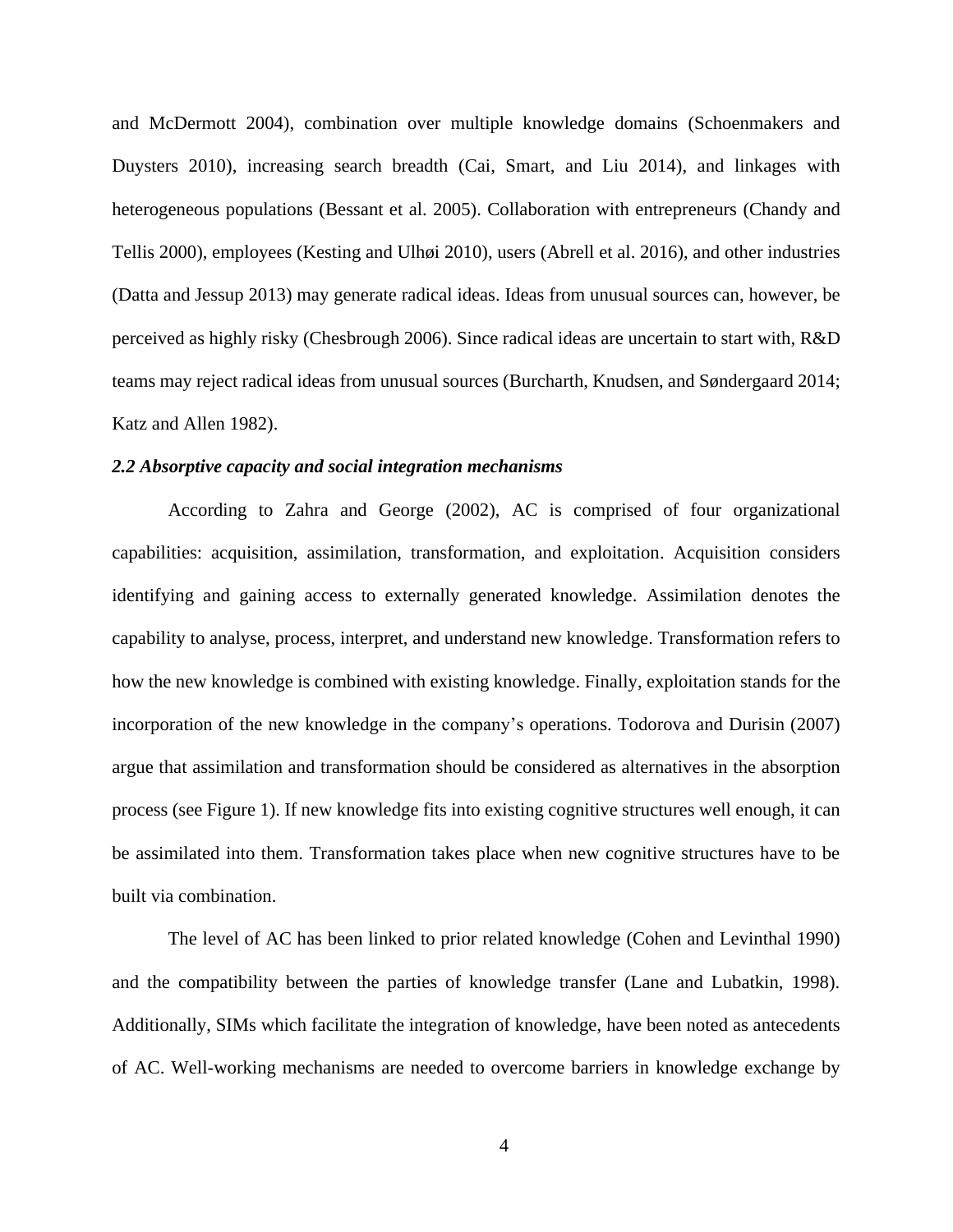facilitating interactions and information flows (Zahra and George, 2002). Van den Bosch, Volberda, and de Boer (1999) divide SIMs into three categories: socialisation mechanisms, coordination mechanisms, and systems mechanisms. Table 1 reviews extant studies on SIMs.



Figure 1. A model of AC. Modified from Todorova and Durisin (2007, 776).

*Socialisation mechanisms* facilitate the creation of common codes of communication and reduce conflicting goals by specifying tacit rules for appropriate action and structuring social experiences (Jansen, Bosch, and Volberda 2005). Teaching new employees unit-specific languages, values, beliefs, and norms creates strong links between them which facilitates communication and comprehension. Connectedness, i.e. the density of networks, is noted to govern interactions within the organization (Jansen, Bosch, and Volberda 2005). Strong and extensive ties within a specific group promote trust, improve cooperation, and facilitate knowledge exchange (Ebers and Maurer 2014; Jansen, Bosch, and Volberda 2005; Todorova and Durisin 2007). Despite of their benefits, socialisation mechanisms may sometimes inhibit AC as they increase reliance on a specific set of knowledge sources which may result in myopia and inertia due to 'group think' (Jansen, Bosch, and Volberda 2005; Van Lancker et al. 2016).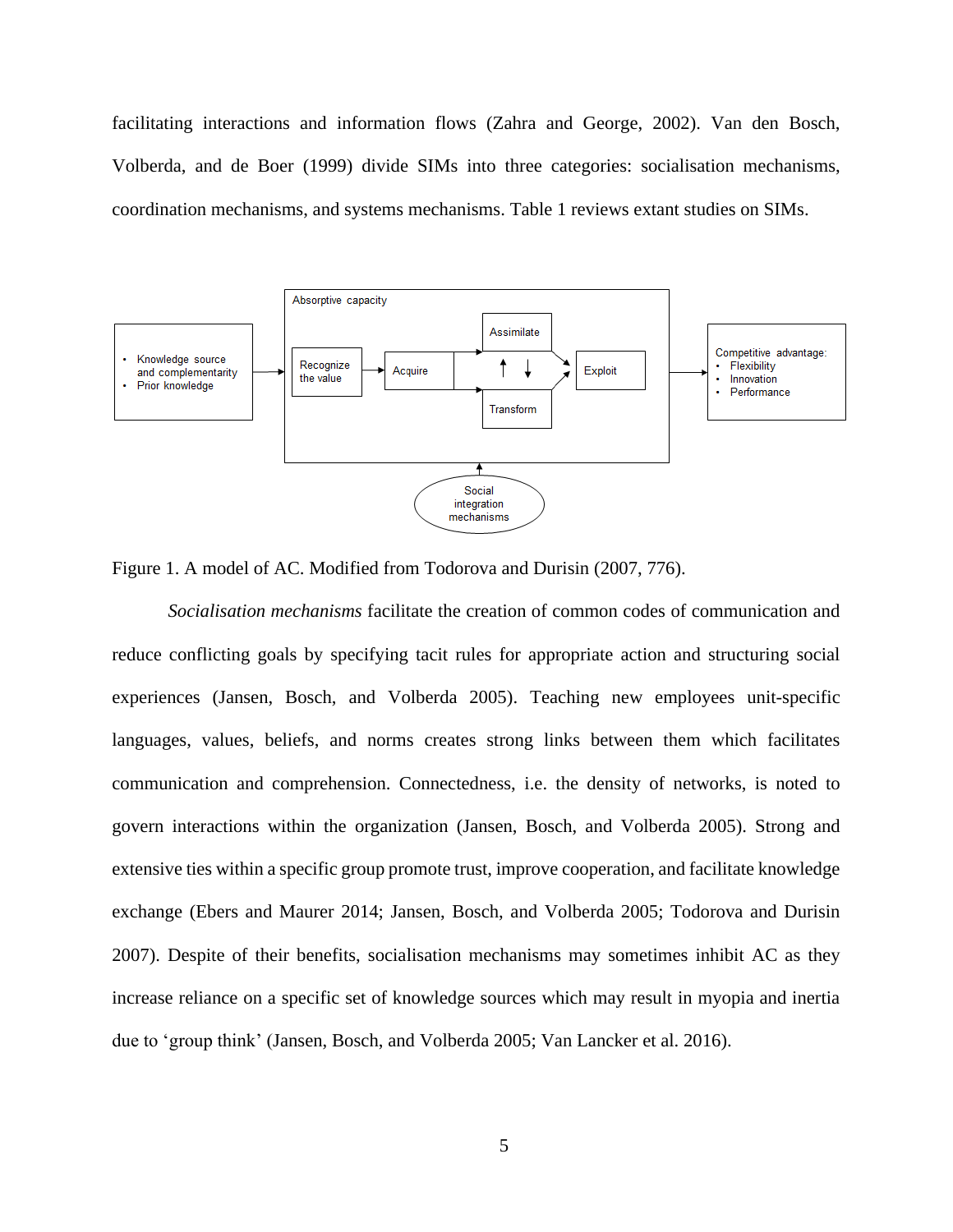C*oordination mechanisms* facilitate knowledge transfer across disciplinary, hierarchical, and functional borders and ensure that individuals with various backgrounds and expertise are connected (Jansen, Bosch, and Volberda 2005). They help integrate new knowledge into existing knowledge bases, create shared interpretations of problems, and overcome differences. Wellconnected and socially adept individuals are important in linking acquired and assimilated knowledge to those who can transform and exploit it (Ebers and Maurer 2014; Jones 2006; Tortoriello 2015). Gatekeepers, boundary spanners, and change agents may promote formal and informal communication across and within companies and drive changes at the levels of organization, routines, and strategy (Jones 2006).

Finally, *systems mechanisms* such as manuals, policies, and procedures are formal and explicit methods to control organizational behaviour. They provide organizational memory for handling recurring events, establish patterns of organizational action (Jansen, Bosch, and Volberda 2005), facilitate knowledge flows, and maintain a consistent view of the firm's knowledge base (Cepeda-Carrion, Cegarra-Navarro, and Jimenez-Jimenez 2012; Jansen, Bosch, and Volberda 2005; Roberts 2015). Systems mechanisms may have their downsides as codified rules may not allow changes of plans when new unexpected ideas or events arise (Jansen, Bosch, and Volberda 2005).

AC has been identified to promote radical innovation (Enkel and Heil 2014; Forés and Camisón 2016; Ritala and Hurmelinna-Laukkanen 2013) but differences between the absorption processes of radical and incremental ideas have remained uncharted. Furthermore, the field has mostly ignored intraorganizational factors at the level of individuals and groups (Easterby-Smith et al. 2008; Lane, Koka, and Pathak 2006; Martinkenaite and Breunig 2016; Volberda, Foss, and Lyles 2010), which this study addresses.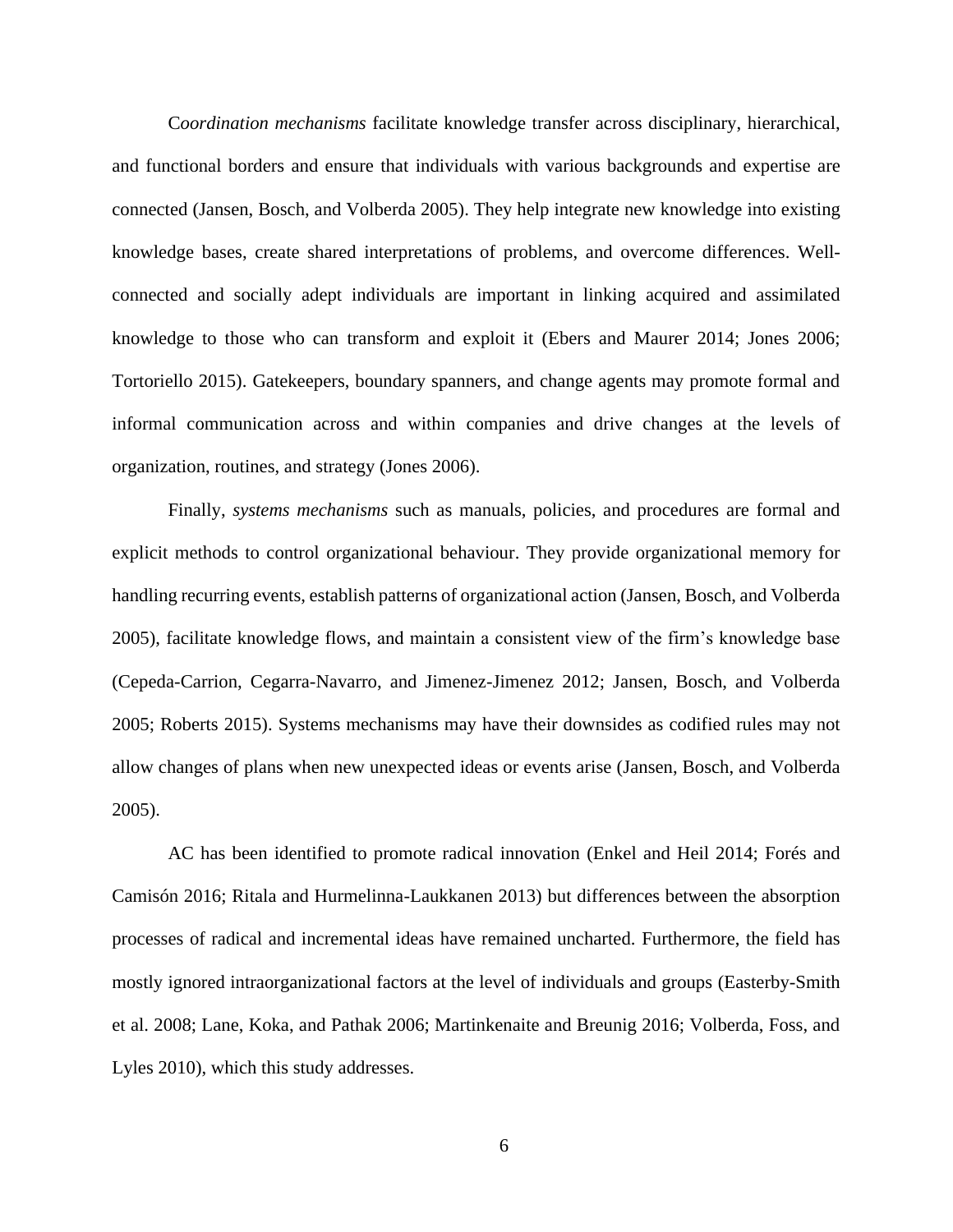| Table 1: SIMs in the AC literature |
|------------------------------------|
|------------------------------------|

| <b>Category</b>            | <b>Mechanism</b>                                                                                                   | <b>AC</b> capability                                       |
|----------------------------|--------------------------------------------------------------------------------------------------------------------|------------------------------------------------------------|
| Socialisation              | Connectedness (Jansen, Bosch, and Volberda 2005)                                                                   | Assimilation, transformation, exploitation                 |
| mechanisms                 | Connectedness (Roberts 2015; Todorova and                                                                          | Acquisition, assimilation, transformation,                 |
|                            | Durisin 2007)                                                                                                      | exploitation                                               |
|                            | Social networks (Todorova and Durisin 2007)                                                                        | Acquisition, assimilation, transformation,                 |
|                            |                                                                                                                    | exploitation                                               |
|                            | Social networks (Zahra and George 2002)                                                                            | Assimilation, transformation                               |
|                            | Trust and strong ties (Ebers and Maurer 2014)                                                                      | Acquisition, assimilation, transformation,<br>exploitation |
|                            | Shared values and norms (Lewin, Massini, and                                                                       | Acquisition, assimilation, transformation,                 |
|                            | Peeters 2010)                                                                                                      | exploitation                                               |
|                            | Unit-specific language, values, and beliefs (Jansen,<br>Bosch, and Volberda 2005)                                  | Transformation, exploitation                               |
| Coordination<br>mechanisms | Formal SIMs, e.g. organizational structures,<br>coordinators (Zahra and George 2002)                               | Assimilation, transformation                               |
|                            | Structures and routines for knowledge transfer<br>(Matusik and Heeley 2005)                                        | Acquisition, assimilation                                  |
|                            | Informal hall talk, cross-functional communication<br>(Roberts 2015)                                               | Not defined                                                |
|                            | Cross-functional interfaces and job rotation<br>(Jansen, Bosch, and Volberda 2005)                                 | Acquisition, assimilation, transformation                  |
|                            | Participation in decision making (Jansen, Bosch,<br>and Volberda 2005)                                             | Acquisition, transformation                                |
|                            | Relational learning (e.g. knowledge sharing                                                                        | Linking potential AC (acquisition,                         |
|                            | routines, joint teams, face-to-face meetings) (Leal-                                                               | assimilation) and realised AC                              |
|                            | Rodríguez et al. 2014)                                                                                             | (transformation, exploitation)                             |
|                            | Cross-functional interactions, participatory<br>leadership (Hotho, Becker-Ritterspach, and Saka-<br>Helmhout 2012) | Not defined                                                |
|                            | Boundary spanners (Ebers and Maurer 2014)                                                                          | Acquisition, assimilation, transformation,<br>exploitation |
|                            | Boundary spanners (Tortoriello 2015)                                                                               | Not defined                                                |
|                            | Gatekeepers and boundary spanners (Jones 2006)                                                                     | Acquisition, assimilation                                  |
|                            | Change agents (Jones 2006)                                                                                         | Transformation, exploitation                               |
| Systems                    | Formalisation (Jansen, Bosch, and Volberda 2005)                                                                   | Transformation, exploitation                               |
| mechanisms                 | Routinisation (Jansen, Bosch, and Volberda 2005)                                                                   | (Negative effects) acquisition, assimilation,              |
|                            |                                                                                                                    | transformation                                             |
|                            | Data integration (Roberts 2015)                                                                                    | Acquisition, assimilation, transformation,<br>exploitation |
|                            | Information systems capabilities (Cepeda-Carrion,                                                                  | Linking potential AC and realised AC                       |
|                            | Cegarra-Navarro, and Jimenez-Jimenez 2012)                                                                         |                                                            |

## **3. Methodology and data**

Case study methodology is adopted as it is suitable for acquiring rich data and for identifying emerging themes and patterns (Eisenhardt and Graebner 2007). Single case design is appropriate if the case represents extreme or unique circumstances or is exceptionally revelatory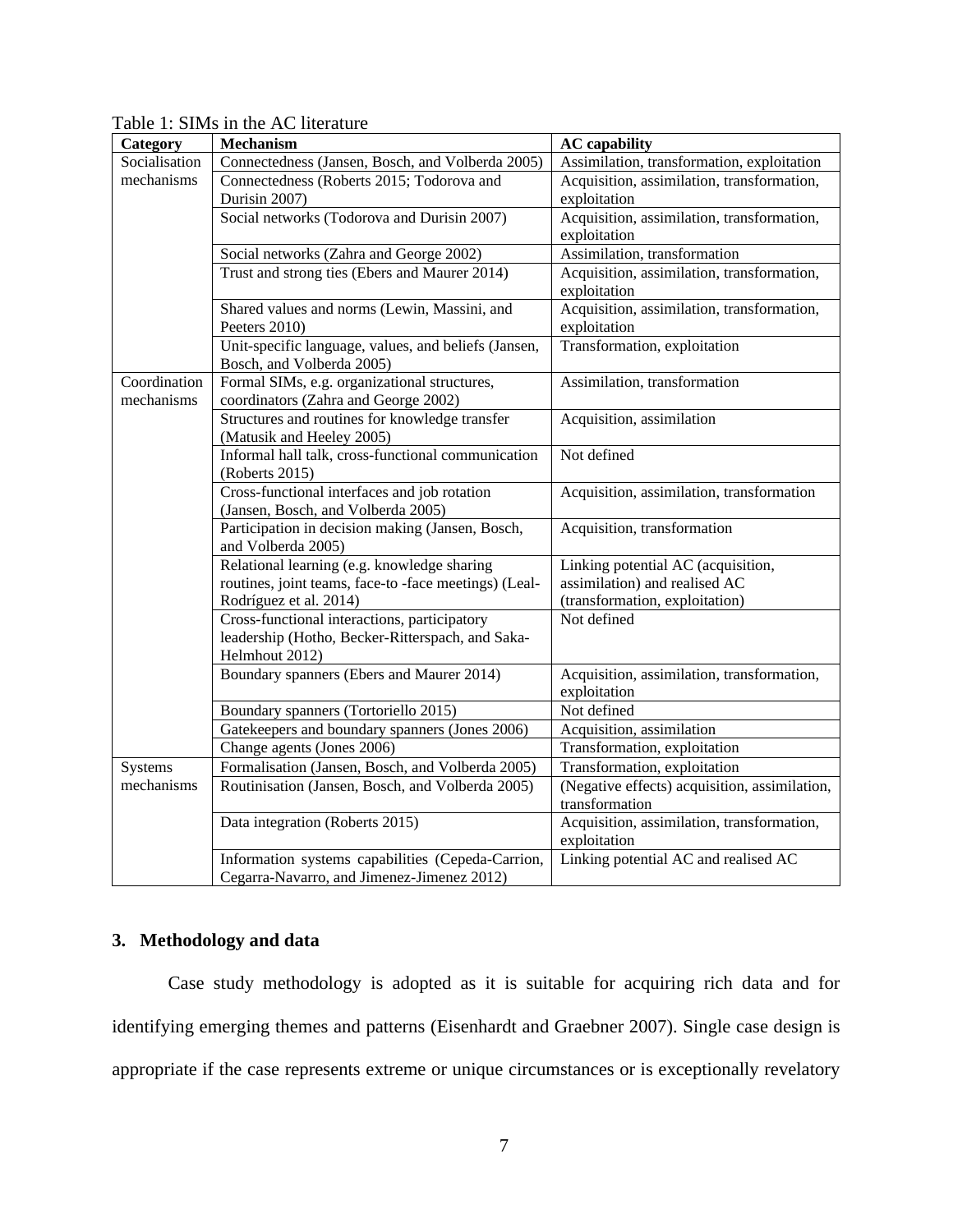(Yin 2003). The case should be selected based on theoretical fit with the studied topic (Eisenhardt and Graebner 2007). This study investigates a global steel company, referred to as *Steel Inc.* The company has a steady market position, a successful track record in introducing incremental innovations, and some experience in developing radical ideas into innovative products and processes.

Steel Inc. is chosen for several reasons. First, it is an incumbent company interested in developing radical innovations, which allows investigation of tensions between core capabilities and renewal (Leonard-Barton 1992). Second, it provided access to two radical innovation projects originating from unusual idea sources enabling the investigation of a novel context. Third, the case comprises one successful and one failed project which diminishes survivorship bias from focusing only on success stories. Fourth, the industry context is considered to be challenging for the development of radical innovations. Studying such extreme circumstances is likely to provide novel insights (Yin 2003).

Semi-structured interviews with involved employees and the inventors are the main data source. In selecting the interviewees, the first step was to ask a senior R&D Director to identify relevant employees. The initial sample was complemented with snowball sampling (Patton 2014). The interview guide covered the ideas' journeys and mechanisms that promoted or inhibited their development. Additional interviews were conducted on the company's innovation management system for providing context and identifying special characteristics of the two projects. The word 'project' is here used in a broad sense including events that occurred both before and after official project statuses were granted for the development of the ideas.

Total of 21 interviews, 1–2 hours each, were conducted, recorded, and transcribed verbatim (Table 2). At least two researchers participated in all interviews. To protect the confidentiality and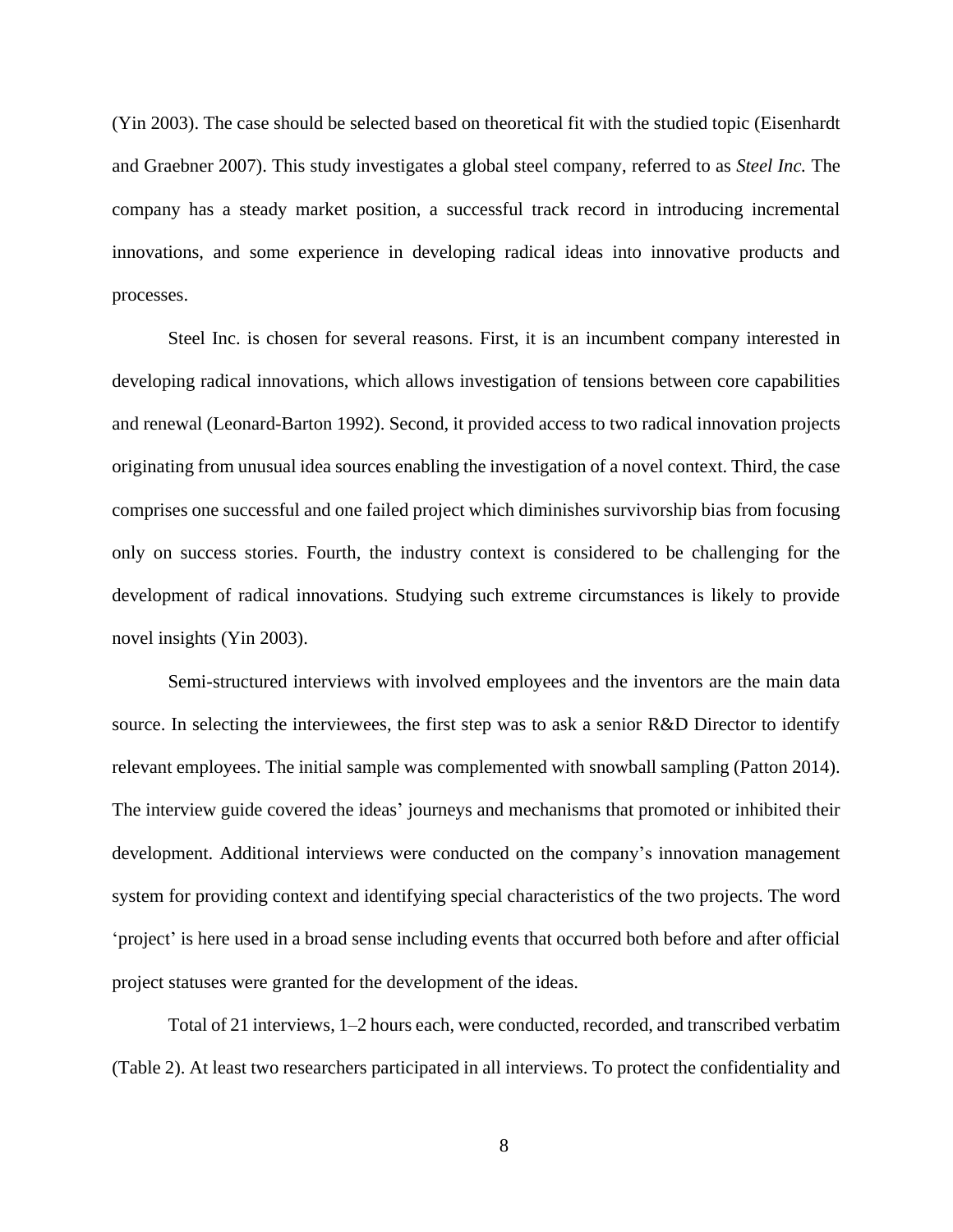anonymity of the informants and ensure access to data, the research team signed non-disclosure agreements (NDA) with the organization and used a pseudonym for its name (Bell and Bryman 2007). The company also provided access to additional data (total amount of  $\sim$ 100 sheets) including internal memos and e-mail correspondence related to the projects, innovation process diagrams, and organizational charts.

| Project $1(7)$         | Project $2(6)$             | General interviews (8)               |
|------------------------|----------------------------|--------------------------------------|
| Engineer (Inventor)    | Entrepreneur (Inventor)    | <b>Research Director</b>             |
| R&D Manager            | <b>Technology Director</b> | <b>Research Manager</b>              |
| R&D Director           | Specialist                 | <b>Technology Director</b>           |
| R&D Director           | R&D Manager                | <b>Application Manager</b>           |
| R&D Manager            | R&D Director               | Vice President                       |
| <b>Product Manager</b> | <b>R&amp;D</b> Director    | R&D Director                         |
| R&D Manager            |                            | R&D Manager                          |
|                        |                            | Director, Business Model Development |

Table 2: Interviewee profiles

The projects were first analysed individually. Project descriptions were written to create coherent representations of the chains of events. Interview transcripts and relevant documents were coded using the Atlas.ti computer programme. At first, the data was coded inductively in a datadriven fashion to identify events, actions, and their outcomes in the idea journeys and the interviewees' explanations of their driving forces and inhibitors.

| Indicators proposed in the literature                                                                                                                                                                                                                                                                                                                                                               | Key elements in the case                                                                                                                                                                                                                                                             | <b>Illustrative quotations</b>                                                                                                                                                                                                                                                |
|-----------------------------------------------------------------------------------------------------------------------------------------------------------------------------------------------------------------------------------------------------------------------------------------------------------------------------------------------------------------------------------------------------|--------------------------------------------------------------------------------------------------------------------------------------------------------------------------------------------------------------------------------------------------------------------------------------|-------------------------------------------------------------------------------------------------------------------------------------------------------------------------------------------------------------------------------------------------------------------------------|
|                                                                                                                                                                                                                                                                                                                                                                                                     | projects                                                                                                                                                                                                                                                                             |                                                                                                                                                                                                                                                                               |
| <b>Aquisition</b>                                                                                                                                                                                                                                                                                                                                                                                   |                                                                                                                                                                                                                                                                                      |                                                                                                                                                                                                                                                                               |
| Ability to detect opportunities in the<br>environment (Noblet, Simon and<br>Parent 2011)<br>Detailed observation of external<br>sources of new technologies<br>(Lichtenthaler 2009)<br>Effective routines to identify, value,<br>and import new knowledge (Roberts<br>2015)<br>Management that actively seeks<br>innovative ideas (Cepeda-Carrion,<br>Cegarra-Navarro and Jimenez-<br>Jimenez 2012) | Gaining access to radical<br>$\overline{\phantom{0}}$<br>ideas from different sources.<br>Managerial interest in<br>$\overline{\phantom{a}}$<br>radical ideas at different<br>hierarchical levels.<br>Recognizing the initial value<br>$\overline{\phantom{a}}$<br>of radical ideas. | 'Our CEO received a letter from<br>the inventor and took the idea<br>seriously<br>from<br>the<br>very<br>beginning. He then sent a couple<br>of specialists to visit him and<br>discuss potential collaboration.'<br><i>(indicates)</i><br>high<br>acquisition<br>capability) |
| <b>Assimilation</b>                                                                                                                                                                                                                                                                                                                                                                                 |                                                                                                                                                                                                                                                                                      |                                                                                                                                                                                                                                                                               |

Table 3: Indicators, key project elements, and illustrative quotations of AC capabilities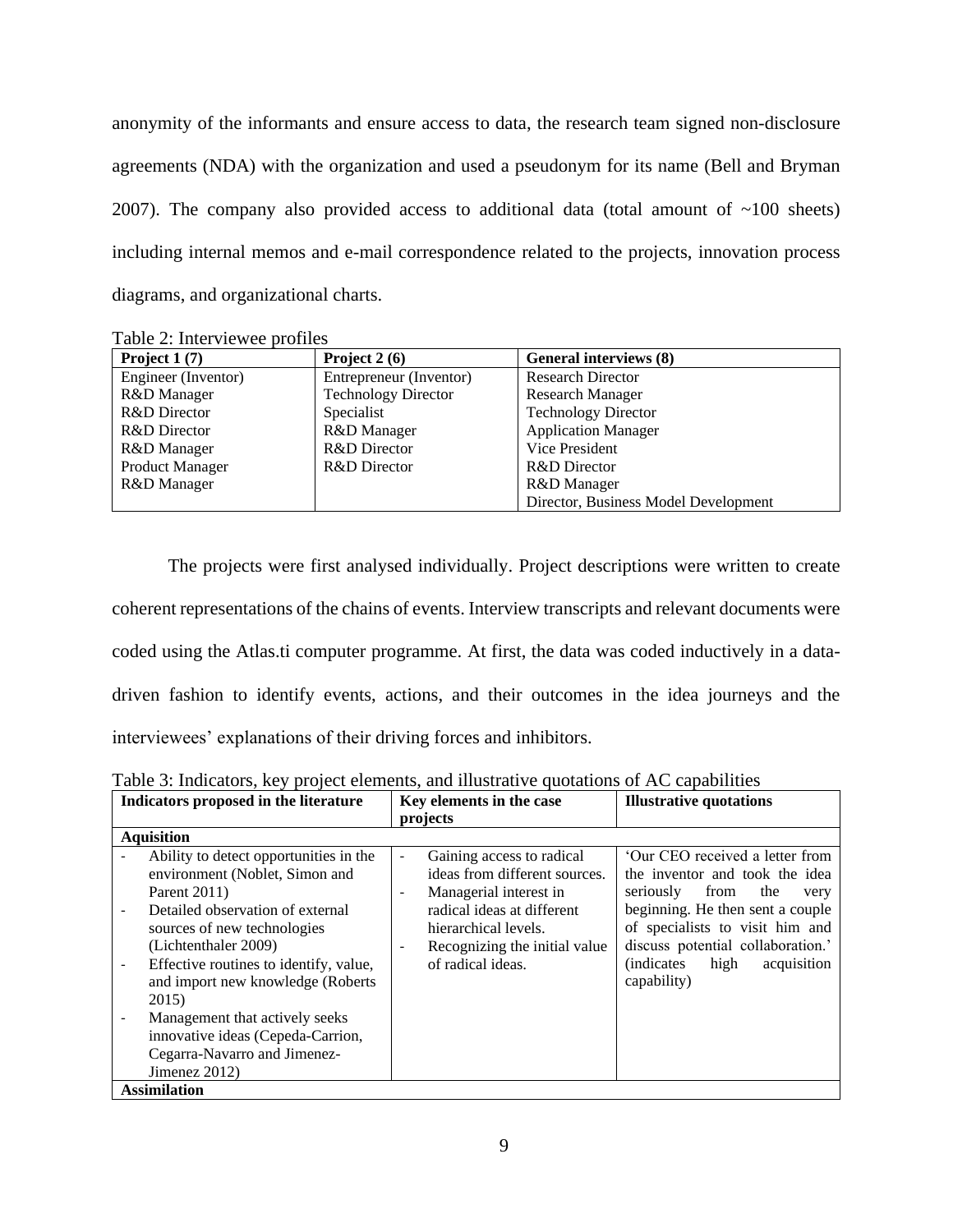| $\qquad \qquad \blacksquare$                                                         | Ability to quickly understand new<br>opportunities to serve clients (Jansen,<br>Bosch, and Volberda 2005)<br>Ability to use employees'<br>knowledge, experience and<br>competency in the interpretation of<br>new knowledge (Forés and Camison                                                                                                                                                            | $\frac{1}{2}$<br>$\overline{\phantom{a}}$<br>$\Box$  | Investigating technological<br>and commercial aspects of<br>the idea.<br>Conducting manufacturing<br>tests.<br>Leveraging relevant | 'We had to conduct the first<br>manufacturing test in secret<br>because we couldn't<br>get a<br>permission<br>for<br>it.<br>Others<br>explicitly opposed the idea: if it<br>was possible someone else would<br>invented<br>it<br>already.'<br>have                                                                                                                                                              |
|--------------------------------------------------------------------------------------|-----------------------------------------------------------------------------------------------------------------------------------------------------------------------------------------------------------------------------------------------------------------------------------------------------------------------------------------------------------------------------------------------------------|------------------------------------------------------|------------------------------------------------------------------------------------------------------------------------------------|-----------------------------------------------------------------------------------------------------------------------------------------------------------------------------------------------------------------------------------------------------------------------------------------------------------------------------------------------------------------------------------------------------------------|
| $\overline{\phantom{0}}$                                                             | 2016)<br>Capability to assimilate new<br>technologies and innovations that are<br>useful or have proven potential<br>(Forés and Camisón 2016)                                                                                                                                                                                                                                                             |                                                      | knowledge, experience and<br>competency in<br>understanding the idea.                                                              | assimilation<br><i>(indicates)</i><br>low<br>capability)                                                                                                                                                                                                                                                                                                                                                        |
|                                                                                      | <b>Transformation</b>                                                                                                                                                                                                                                                                                                                                                                                     |                                                      |                                                                                                                                    |                                                                                                                                                                                                                                                                                                                                                                                                                 |
| $\qquad \qquad \blacksquare$<br>$\qquad \qquad -$                                    | Ability to challenge established<br>thinking or practices (Noblet, Simon<br>and Parent 2011)<br>Ability to understand the<br>consequences of changing market<br>demands in terms of new products<br>and services (Jansen et al., 2005;<br>Leal-Rodríguez et al. 2014)<br>Firm's capability to adapt<br>technologies designed by others to its<br>particular needs (Forés and Camisón<br>2016)             | $\overline{\phantom{a}}$<br>$\overline{\phantom{a}}$ | Rethinking the company's<br>scope.<br>Finding new application<br>areas.                                                            | 'After we acquired hard proof<br>from the first manufacturing<br>things<br>started<br>slowly<br>tests,<br>progressing, but even then we<br>struggled to do more tests. When<br>we found the first customers, we<br>still had to fight to get money for<br>the needed investments. To put it<br>bluntly, we wasted a lot of time<br>by arguing with each other.'<br>(indicates low transformation<br>capability) |
|                                                                                      | <b>Exploitation</b><br>Ability to apply and implement                                                                                                                                                                                                                                                                                                                                                     |                                                      | Introducing new products.                                                                                                          | 'We realised that we can also                                                                                                                                                                                                                                                                                                                                                                                   |
| $\overline{\phantom{0}}$<br>$\qquad \qquad \blacksquare$<br>$\overline{\phantom{0}}$ | technologies in new products<br>(Lichtenthaler 2009)<br>Application of the assimilated<br>external knowledge (Noblet, Simon,<br>and Parent 2011)<br>Capability to put technological<br>knowledge into product and process<br>patents (Forés and Camisón 2016)<br>Capability to use and exploit new<br>knowledge in the workplace to<br>respond quickly to environment<br>changes (Forés and Camisón 2016) |                                                      | New market creation<br>Initiating operations.                                                                                      | make new kinds of products with<br>the new process. We started to<br>systematically look for markets<br>for a new type of steel. This<br>required close collaboration with<br>sales, marketing, and technical<br>support teams. There was not<br>much domestic demand so we put<br>effort to market the new products<br>globally.'<br><i>(indicates)</i><br>high<br>exploitation capability)                    |

Studies on AC capabilities were investigated to generate a list of indicators which suggest high capability levels. These indicators helped operationalize the capabilities and identify elements in the projects that could be used to evaluate AC performance (Table 3). AC levels were assessed by looking for comments which indicate high/low success in key elements associated with each capability. If there was a balance of positive and negative assessments of a capability the level was considered to be medium.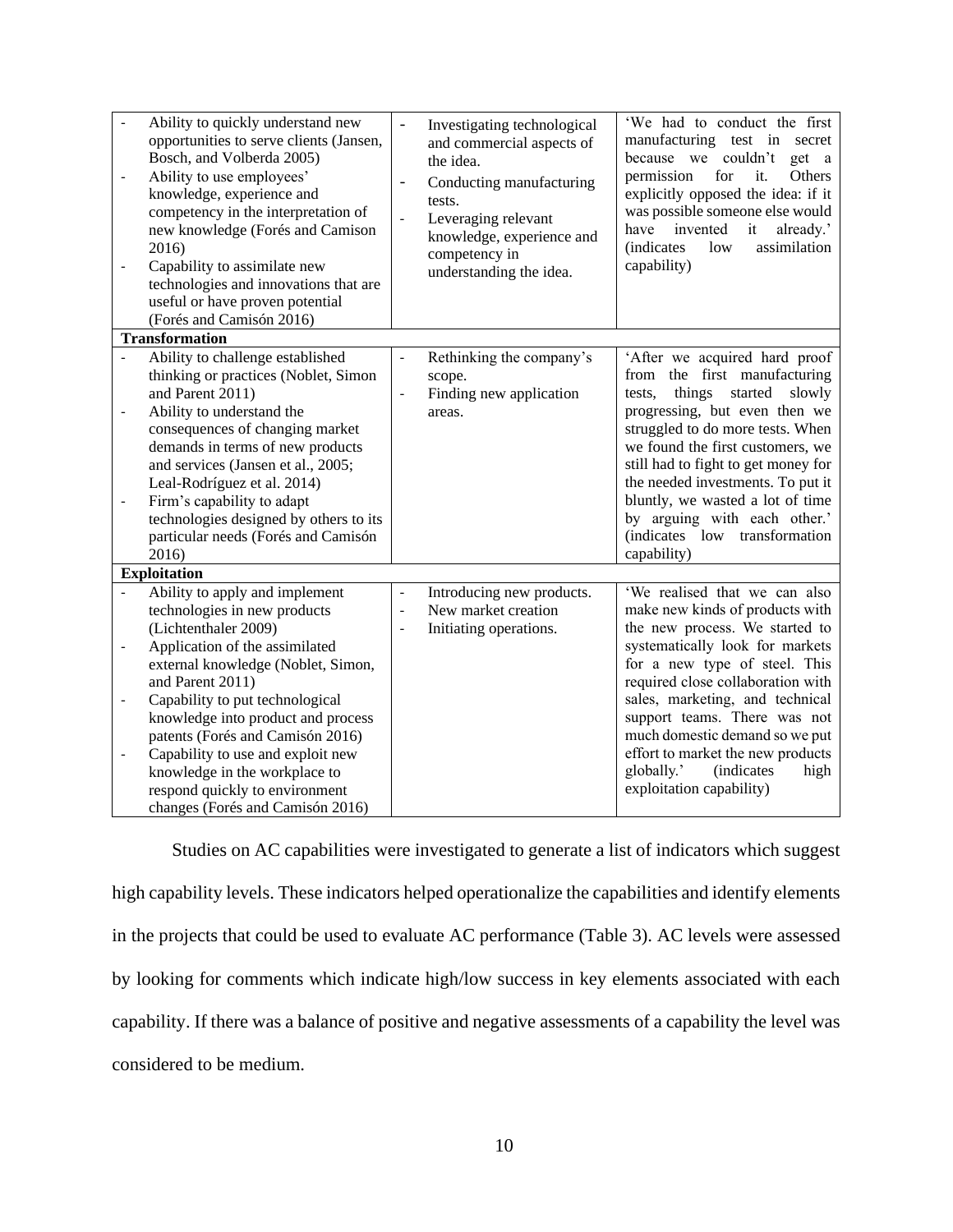Similarly, extant studies on SIMs (Table 1) guided the analysis by providing lists of relevant SIMs for identifying and categorizing mechanisms from the projects (Table 4). Typically, mentions of SIMs appeared in relation to key capability elements which made possible to link SIMs and AC capabilities together (Table 7). The codes and categorisations were constantly compared to the data to ensure their consistency. Finally, the projects were compared by arranging them into tables and matching the identified patterns. Key informants were met several times to discuss emerging findings and confirm their validity. Comparability of the findings is supported by the inclusion of the general interviews and documents, which enable triangulation among different data at the project and organizational levels (Miles and Huberman 1994).

| <b>SIM</b>    | Category      | <b>Illustrative quotations</b>                                                           |
|---------------|---------------|------------------------------------------------------------------------------------------|
| Shared        | Socialisation | 'Those who tinker around in their garage are better equipped to interact with this kind  |
| language,     | mechanisms    | of person than those who have spent their career in a laboratory looking through a       |
| background,   |               | microscope.'                                                                             |
| and education |               |                                                                                          |
|               |               | 'They have been interested but I don't always know how to validate my idea. Many         |
|               |               | times there's a language barrier, they speak a different language than us. I haven't had |
|               |               | a formal education of any kind so I have a different way of expression.'                 |
| Practices for | Coordination  | 'It's amazing how well our coffee room discussions advance the development projects.     |
| knowledge     | mechanisms    | There are several ongoing discussions all the time, and that's how the knowledge is      |
| transfer      |               | transmitted. Of course some of the knowledge is irrelevant but some of it is extremely   |
|               |               | valuable.'                                                                               |
|               |               |                                                                                          |
|               |               | 'We have an ongoing informal meeting procedure, like a brainstorming session for         |
|               |               | current topics. When people have ideas, thoughts, problems, or technical stuff there's   |
|               |               | the whole group advising and supporting them.'                                           |

Table 4: Examples of identified SIMs with illustrative quotations

## **4. Case description**

Steel Inc. is a European steel company that operates globally. Similar to other process industries its business is characterized by high R&D intensity, complexity, uncertainty, assetintensiveness, and costly scaling-up from idea to full-scale production (Kurkkio, Frishammar, and Lichtenthaler 2011). The two projects (Table 5) are both radical in that they encompass new steel production processes which enable the production of new products with paradigm-shifting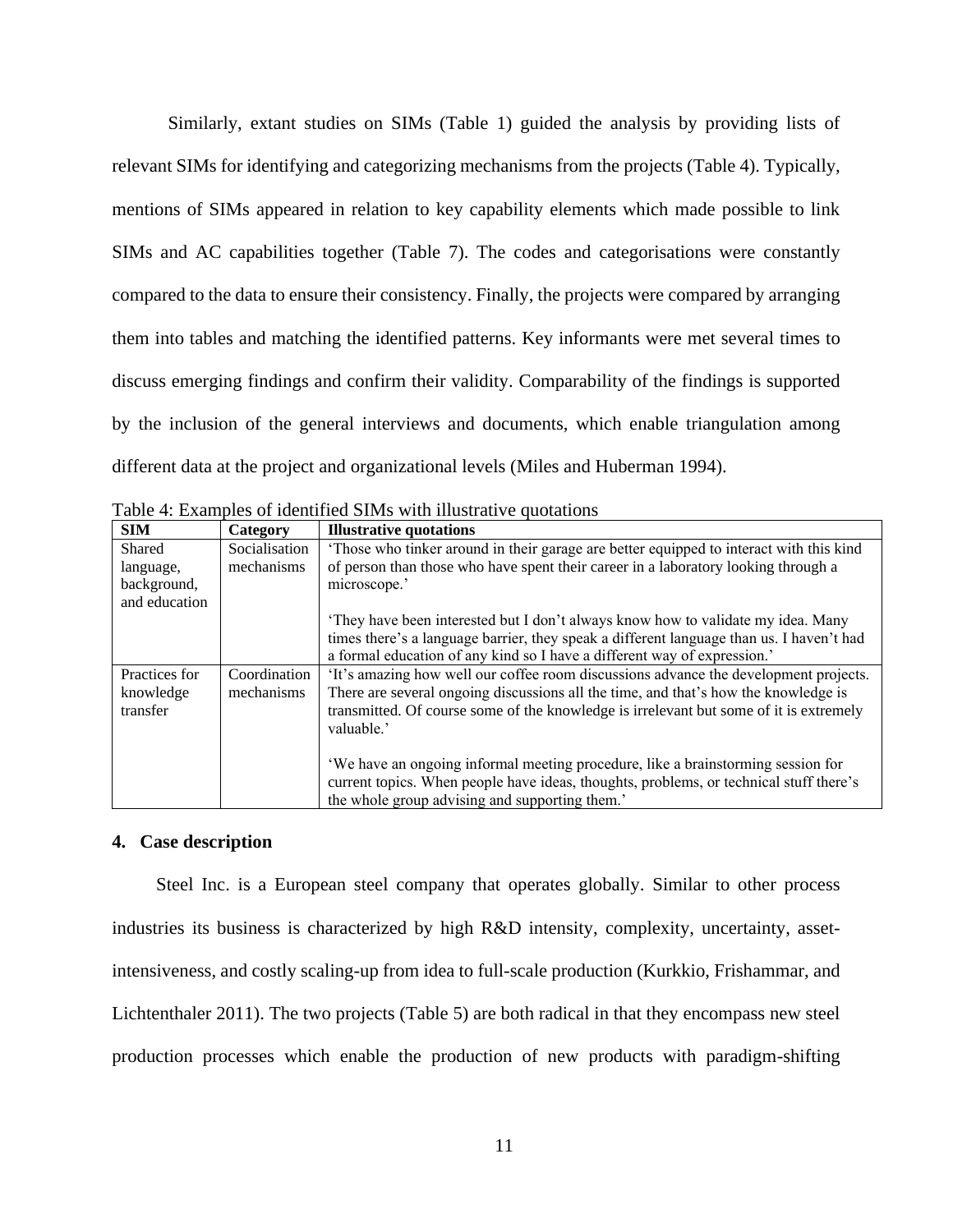properties. The idea sources can be considered unusual since ideas typically originate from the R&D unit or a stable set of partners such as universities and research centres.

|                    | Project 1                                       | Project 2                           |
|--------------------|-------------------------------------------------|-------------------------------------|
| Inventor           | Engineer (internal idea)                        | Entrepreneur (external idea)        |
| Innovation type    | Process innovation that enables new products    | Process innovation that enables new |
|                    |                                                 | products                            |
| Innovation novelty | Radical (new-to-the-world)                      | Radical (new-to-the-world)          |
| Outcome            | Successful adoption of a new process led to the | Failure: rejected by the R&D unit   |
|                    | introduction of multiple new products.          |                                     |

Table 5: Project information

The first idea was discovered by an engineer within Steel Inc. He faced initial difficulties in convincing managers to begin idea development. Eventually, a team emerged to promote the idea in secret. After the first manufacturing tests, they started to get wider support. Subsequently, it was granted a formal project status and resources. Finally, the project led to the creation of multiple new products and new markets.

The second idea was proposed by an entrepreneur who operates a small company producing steel-based products. The CEO of Steel Inc. got interested in the idea and commissioned the R&D unit to investigate its potential. The idea was not able to evoke interest within the unit. For some time, it remained at a pre-evaluation stage with low priority but in the end, the investigations were shut down before manufacturing tests. For detailed project descriptions see the Supplementary Online Material.

## **5. Findings**

Despite of continuous collaboration with external partners, Steel Inc. faced difficulties in integrating the ideas (Table 6). While only one of the ideas had problems with acquisition, assimilation and transformation were difficult for both. High uncertainties and incompatibility with the prevailing capabilities and business scope hindered assimilation. Assimilation attempts were nevertheless necessary for understanding the ideas and initiating company-wide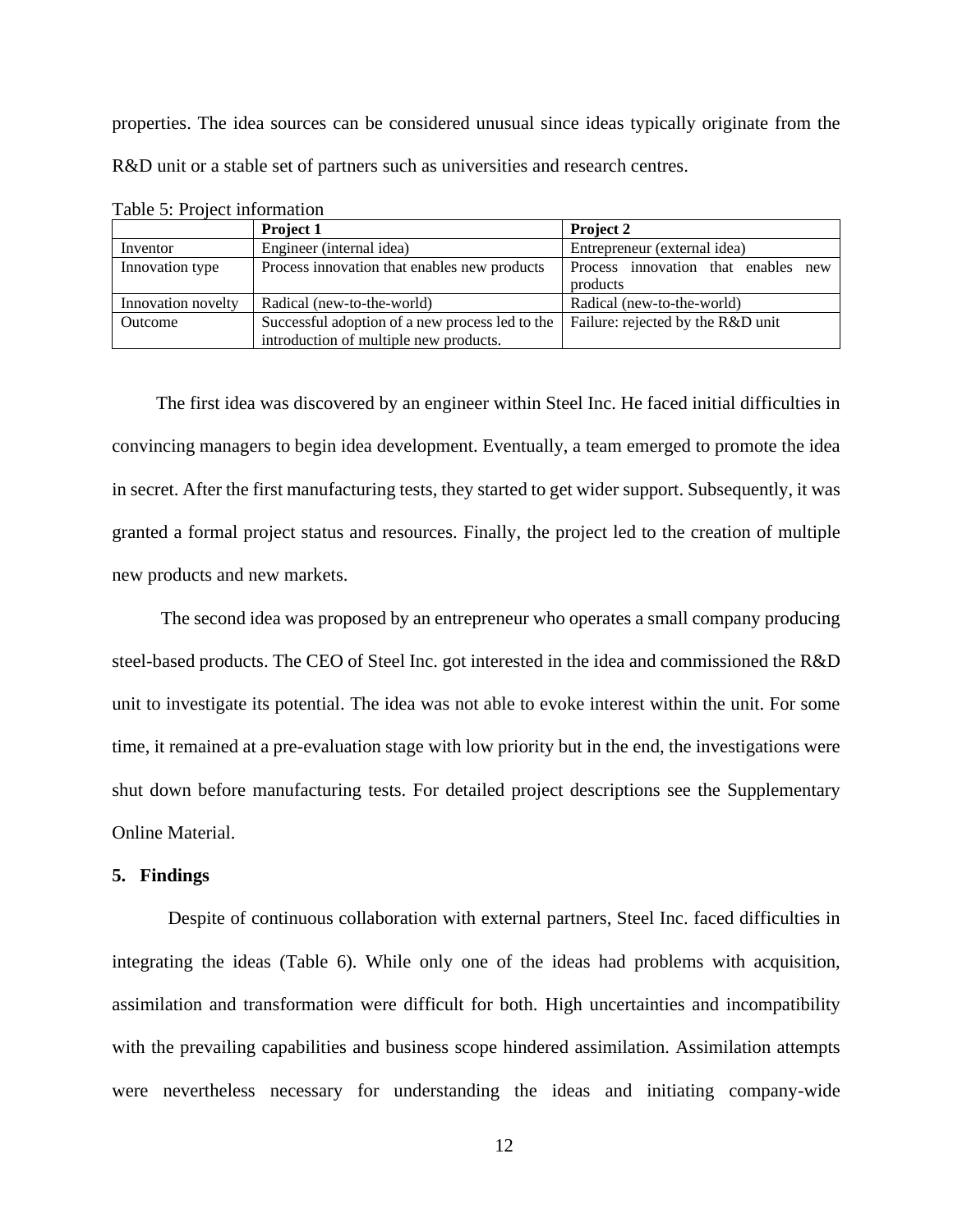transformation efforts. Project 1 was able to advance through these phases, whereas project 2 was restrained by the lack of serious assimilation attempts. Differences in the outcomes of the projects were explained by how they were able to utilise SIMs (Table 7).

| <b>AC</b> capability | Project 1                                             | Project 2                                 |
|----------------------|-------------------------------------------------------|-------------------------------------------|
| Acquisition          | Low                                                   | <b>High</b>                               |
|                      | The idea originated within the company and was        | An entrepreneur contacted the<br>case     |
|                      | acknowledged after the persistent initiatives of the  | company CEO<br>with a new<br>steel        |
|                      | inventor.                                             | manufacturing method. There were no       |
|                      |                                                       | previous relations between the parties.   |
| Assimilation         | Low                                                   | Low                                       |
|                      | Unusual source of the idea and the inventor's lack    | NDA limited informal discussions about    |
|                      | of technical expertise delayed its analysis.          | the idea and impeded idea development.    |
|                      | Uncertainties regarding the idea's potential and      | Because of low priority, only theoretical |
|                      | feasibility delayed manufacturing tests.              | analysis was performed. Metallurgical     |
|                      |                                                       | analysis and manufacturing tests were not |
|                      |                                                       | conducted.                                |
| Transformation       | <b>Medium</b>                                         | Low                                       |
|                      | Initially the idea was not able to challenge existing | Existing perceptions of the company's     |
|                      | cognitive structures. Later, the organization was     | scope and capabilities remained dominant. |
|                      | convinced by manufacturing test results and           | The idea was considered incompatible      |
|                      | project team credibility. This generated a search     | with them and was rejected.               |
|                      | for new application areas which transformed how       |                                           |
|                      | the company saw its business scope and strengths.     |                                           |
| Exploitation         | <b>High</b>                                           | Low                                       |
|                      | The innovation was used to produce better quality     | The case company did not try to exploit   |
|                      | products with lower costs in an existing product      | the idea. The inventor continued to work  |
|                      | group. In addition, a new product group was           | with the technology under his own small   |
|                      | established and a new market created around it.       | business.                                 |

Table 6: AC capability levels

## *5.1 Socialisation mechanisms*

The R&D unit in Steel Inc. is a highly socialised community. Its members share similar background, education, and language, and understanding of idea requirements. These mechanisms increase trust and knowledge transfer efficiency but limit knowledge exchange outside the unit. The inventors faced difficulties in communicating with R&D employees because of their lack of status and proficiency in theoretical discussions on metallurgy. According to an R&D manager: *'If you're not in a technical position it will be difficult to convince others. But if a technical employee, who makes decisions on projects all the time, presents an idea, nobody goes against*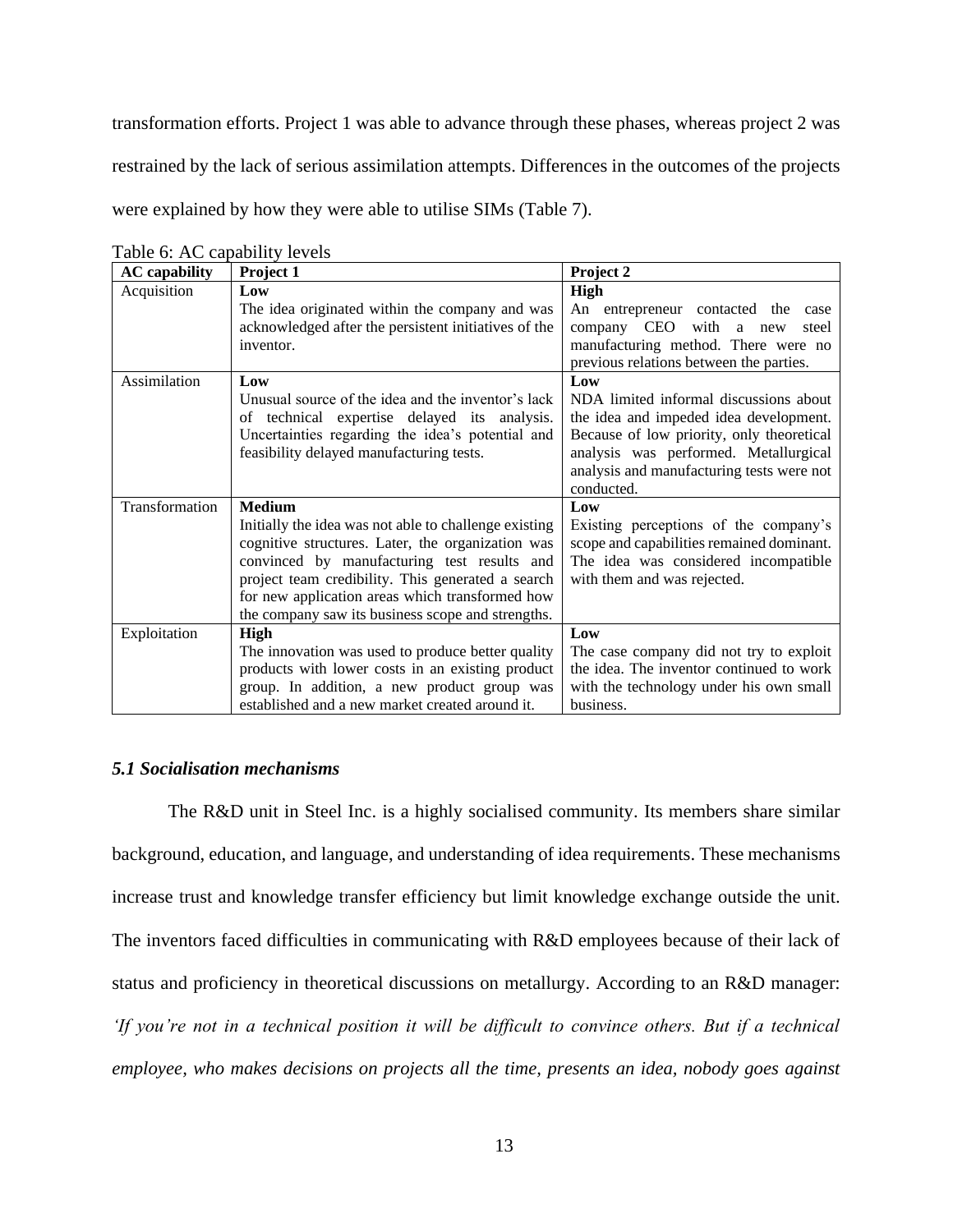*him.'* Furthermore, both inventors were confronted with organizational norms and values that shunned risky projects: having supported unsuccessful projects was seen as a professional failure. In project 1, the resistance was overcome with dense connections between the inventor and the R&D team, whereas in project 2 the inventor had no opportunities to influence the idea's development.

## *5.2 Coordination mechanisms*

An open-door policy was a prevalent practice which promoted openness and lowered the threshold to start conversations with colleagues. Prolonged coffee break discussions were also useful in directing the expertise of a wide range of employees towards pressing matters. These practices increased understanding of the idea and promoted assimilation and transformation in project 1. Furthermore, after successful manufacturing tests in project 1, the good news spread very quickly throughout the relevant organizational functions due to interfaces which promoted cross-functional knowledge exchange, and helped grow the coalition to promote the idea: *'We gathered together a reasonably large group of managers from sales, manufacturing, and R&D, and presented our results to them. That was the moment when the sales people got interested and started to explore the market potential.'* (R&D Manager)

There was a significant difference in the two inventors' interactions with Steel Inc.'s R&D unit. In project 1, the inventor had a long and diverse history in the company and wide networks. Unlike the entrepreneur in project 2, he was able to promote the idea's acquisition and assimilation by proposing it to many R&D employees. A vital part of the team in project 1 was a product manager who acted as a boundary spanner across functional borders. He had deep understanding of informal organizational power structures and could advance transformation by formulating the message in appropriate terms, facilitating interactions, and convincing top management.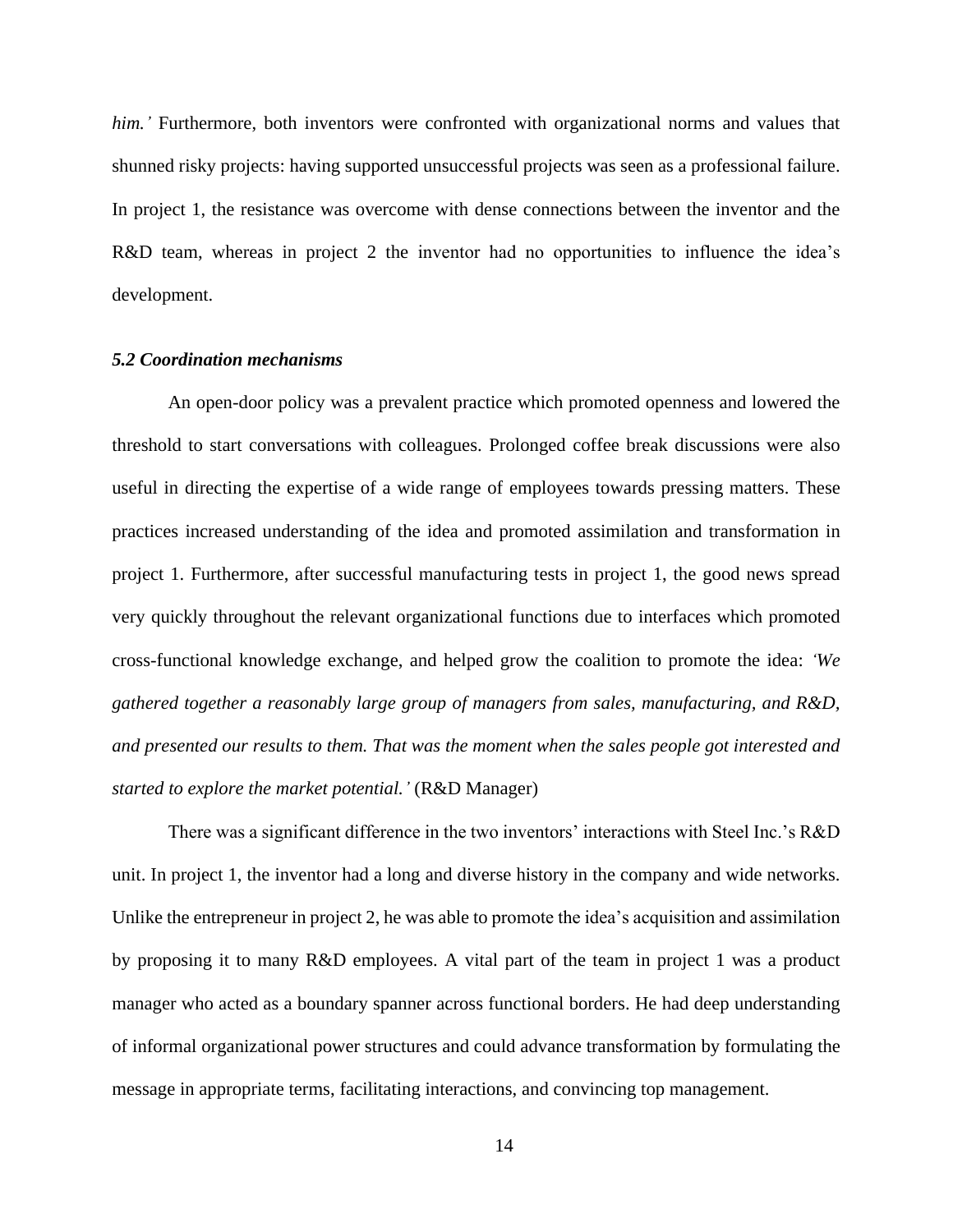| <b>SIM</b>                      | Project 1                                          | Project <sub>2</sub>                                         | Related $A\overline{C}$ |  |  |  |
|---------------------------------|----------------------------------------------------|--------------------------------------------------------------|-------------------------|--|--|--|
|                                 |                                                    |                                                              | capability              |  |  |  |
| <b>Socialisation mechanisms</b> |                                                    |                                                              |                         |  |  |  |
| Connectedness                   | Wide networks within the                           | Lack of connections between                                  | Acquisition,            |  |  |  |
|                                 | organization helped the                            | the inventor and the company                                 | assimilation            |  |  |  |
|                                 | inventor recruit supporters.                       | prevented interactions.                                      |                         |  |  |  |
| Shared language,                | Lack of shared technical                           | Lack of shared technical                                     | Assimilation,           |  |  |  |
| background, and                 | language between the inventor                      | language between the inventor                                | transformation          |  |  |  |
| education                       | and R&D managers decreased                         | and R&D managers decreased                                   |                         |  |  |  |
|                                 | trust and credibility and limited                  | trust and credibility and limited                            |                         |  |  |  |
|                                 | knowledge exchange. Shared                         | knowledge exchange.                                          |                         |  |  |  |
|                                 | backgrounds and language                           |                                                              |                         |  |  |  |
|                                 | increased trust and facilitated                    |                                                              |                         |  |  |  |
|                                 | knowledge exchange among                           |                                                              |                         |  |  |  |
|                                 | R&D employees.                                     |                                                              |                         |  |  |  |
| Values and norms                |                                                    | Values and norms were dominated by conservativeness and risk | Assimilation,           |  |  |  |
|                                 | aversion which were obstacles for uncertain ideas. |                                                              | transformation          |  |  |  |
|                                 | <b>Coordination mechanisms</b>                     |                                                              |                         |  |  |  |
| Practices for                   | Open-door policy and coffee                        | Knowledge transfer practices                                 | Assimilation,           |  |  |  |
| knowledge transfer              | room discussions promoted                          | could not be used due to                                     | transformation          |  |  |  |
| informal knowledge exchange     |                                                    | privacy concerns.                                            |                         |  |  |  |
|                                 | across functions.                                  |                                                              |                         |  |  |  |
| Cross-functional                | Strong links between                               | Idea development was                                         | Transformation,         |  |  |  |
| interfaces                      | organizational functions                           | conducted within the R&D                                     | exploitation            |  |  |  |
|                                 | facilitated market launch.                         | unit.                                                        |                         |  |  |  |
| Job rotation                    | Helped the inventor form                           | No mentioned benefits from job                               | Acquisition,            |  |  |  |
|                                 | valuable links throughout the                      | rotation.                                                    | assimilation            |  |  |  |
|                                 | organization.                                      |                                                              |                         |  |  |  |
| Boundary spanners               | Project team member with good                      | No boundary spanners.                                        | Assimilation,           |  |  |  |
|                                 | social skills and networks                         |                                                              | transformation,         |  |  |  |
|                                 | helped create credibility for the                  |                                                              | exploitation            |  |  |  |
|                                 | idea.                                              |                                                              |                         |  |  |  |
| <b>Systems mechanisms</b>       |                                                    |                                                              |                         |  |  |  |
| Formalisation                   | Idea selection criteria                            | NDA limited knowledge                                        | Assimilation,           |  |  |  |
|                                 | disallowed highly uncertain                        | exchange.                                                    | transformation          |  |  |  |
|                                 | ideas.                                             |                                                              |                         |  |  |  |

## Table 7: SIMs in the studied projects

## *5.3 Systems mechanisms*

Strong formalisation increased the projects' reliance on other SIMs. Strict requirements for project proposals fit poorly with high uncertainties associated with radical ideas. According to a vice president: *'The dilemma is that if you have a technological idea without a sophisticated commercial vision, it is very difficult to mould it into a form that would pass the decision gates.'* The idea in project 1 did not fulfil the selection criteria until quite late and lacked official status and development resources. Project 2 was in a pre-evaluation stage without clear goals and relied on the initiative of R&D employees. Project 1 was, however, promoted by coordination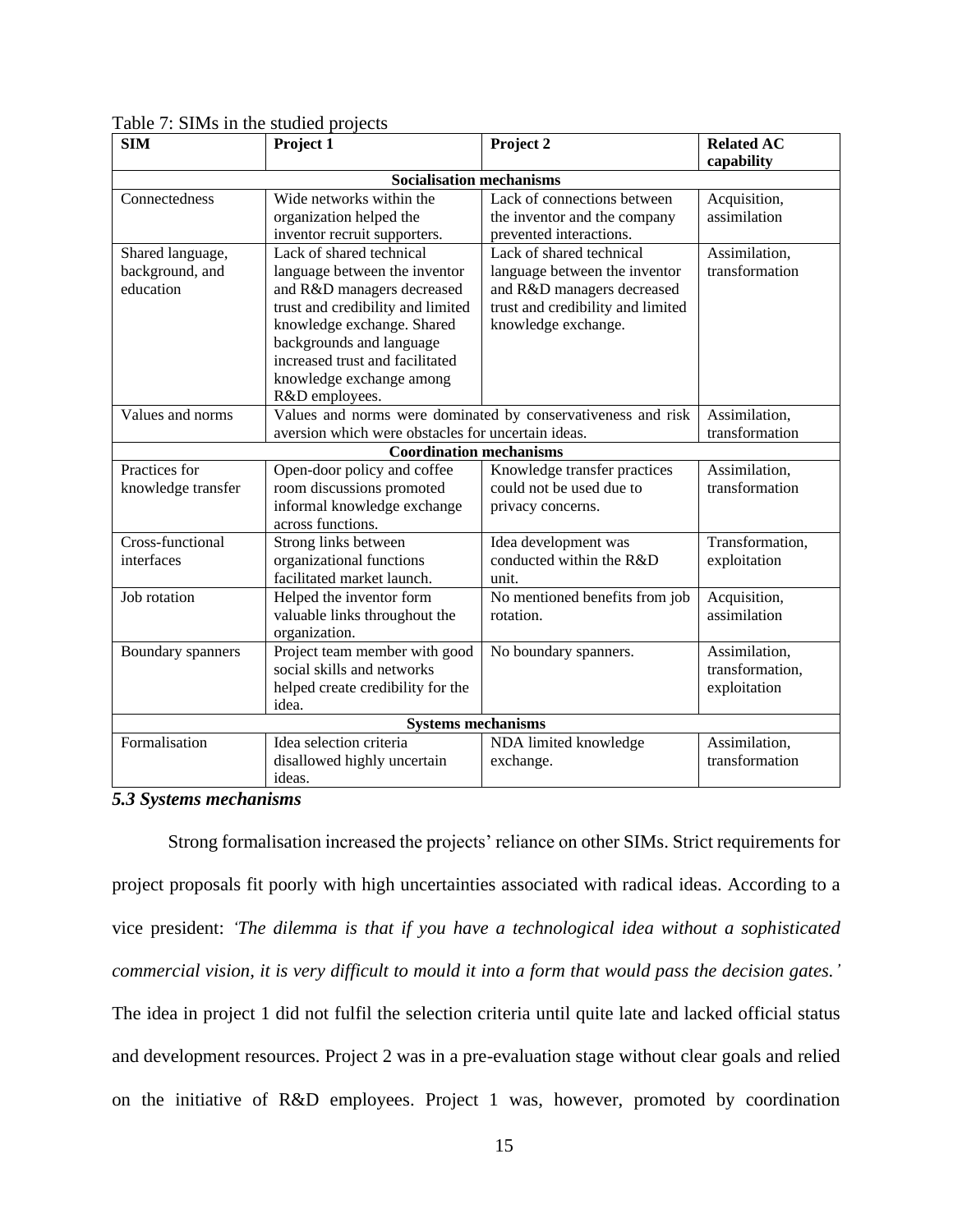mechanisms that were unavailable to project 2. Furthermore, an NDA which was signed to protect the idea in project 2 limited available resources to seven employees.

### **6. Discussion**

Despite of the studies suggesting that radical innovation benefits from interactions with diverse partners, little is known of what is needed to absorb radical ideas from unusual sources. This study contributes by increasing understanding about the context-specificity of AC and provides suggestions for managers aiming to enhance their organization's radical innovation capability by opening up to new idea sources.

Faced with high uncertainty, the case company's assimilation and transformation capabilities performed poorly. According to current understanding, AC level may vary with knowledge bases and partner characteristics (Lane and Lubatkin 1998). This study identifies two new contextual factors, idea radicalness and accustomisation with the idea source, which affect the utilisation of SIMs.

Each of the AC capabilities (acquisition, assimilation, transformation, and exploitation) was associated with a specific challenge: (1) connecting inventors with the R&D unit, (2) finding resources and motivation to investigate the idea, (3) challenging perceptions of the company's goals and capabilities, and (4) leveraging organization-wide support and competences to introduce novel products. Overcoming these challenges is difficult since the context combines multiple dimensions of uncertainty.

First, unusual idea sources increase the level of uncertainty associated with ideas. Unusual inventors cannot benefit from socialisation mechanisms which generates a barrier to knowledge exchange and trust creation, and consequently to idea adoption. Nevertheless, among unusual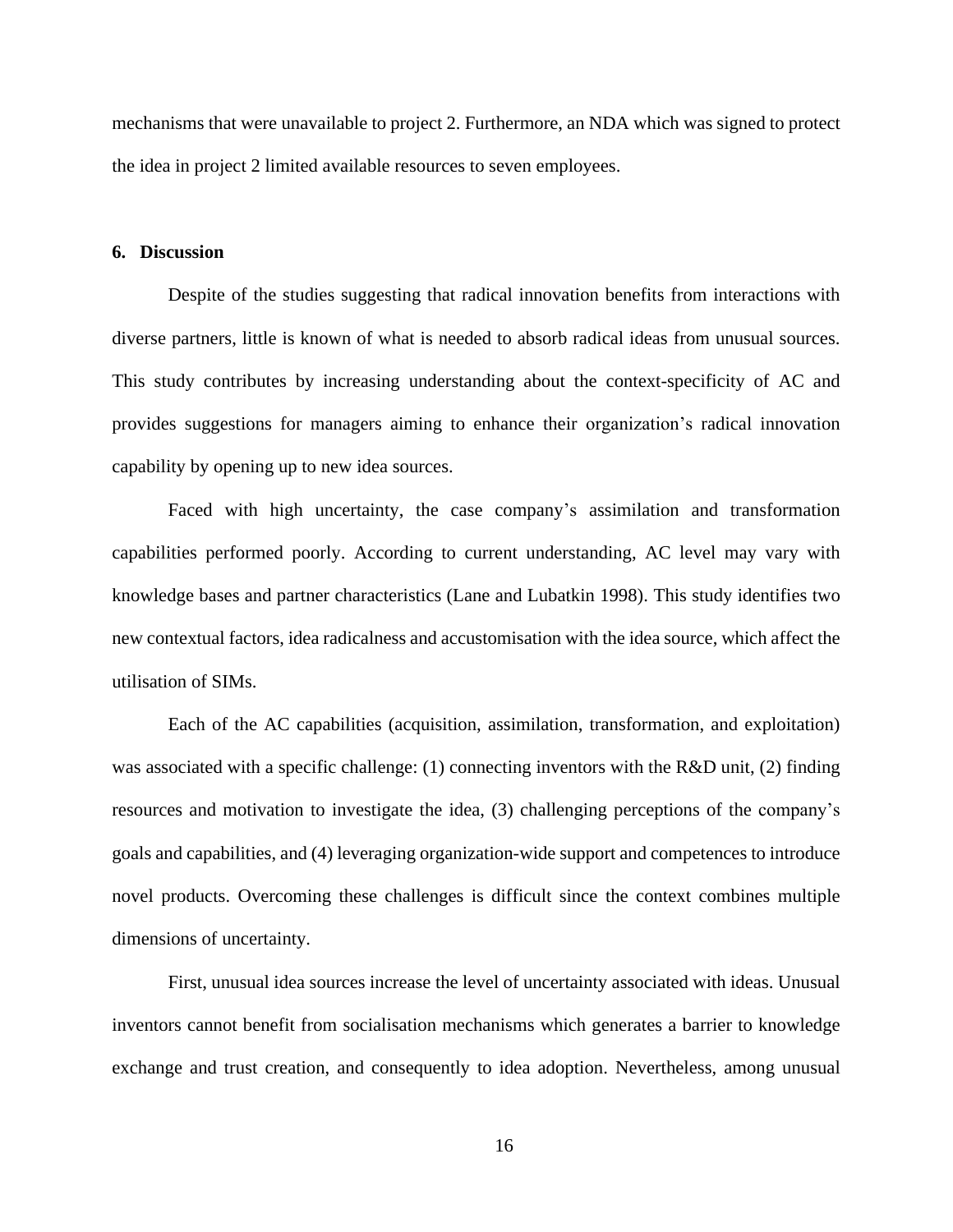inventors, those with more contacts to and similarities with the R&D professionals may be able to utilise more SIMs. Idea radicalness is another source of uncertainty which is poorly suitable with certain socialisation (shared values and norms) and systems (formalisation) mechanisms because radical ideas often challenge companies' existing capabilities and knowledge bases (Todorova and Durisin 2007) and their potential and risks are difficult to evaluate in their early stages. Therefore, under uncertainty, socialisation and systems mechanisms may produce the not-invented-here syndrome where organizational units reject innovative ideas from outsiders (Katz and Allen 1982). Instead, idea absorption relies on coordination mechanisms. Currently, the antecedents of the notinvented-here syndrome are poorly understood (Burcharth, Knudsen, and Søndergaard 2014). The current study links the syndrome with underlying knowledge-related processes. Mechanisms which increase the breadth of knowledge exchange (coordination) are emphasised over those which promote its efficiency (socialisation, systems). So, diversity of idea sources and high uncertainty should be matched with diversity of utilised knowledge bases.

The study presents a micro-level analysis of SIMs and AC capabilities (Martinkenaite and Breunig 2016). It demonstrates how SIMs can be applied to the investigation of the integration of radical ideas from unusual sources, and answers to calls for more qualitative AC process studies at the level of individuals (Easterby-Smith et al. 2008; Volberda, Foss, and Lyles 2010). Especially the early stages of radical idea development are highly reliant on the initiative of individuals (Reid and de Brentani, 2004). The study shows how individual-level interactions may influence projectlevel success and ultimately explain firm-level capabilities.

The findings suggest that an organizational culture which promotes openness, learning, and trying out new ideas (Herrmann, Gassmann and Eisert 2007) facilitates the creation of AC for radical ideas. Furthermore, the value of boundary spanners in bringing ideas into the R&D unit is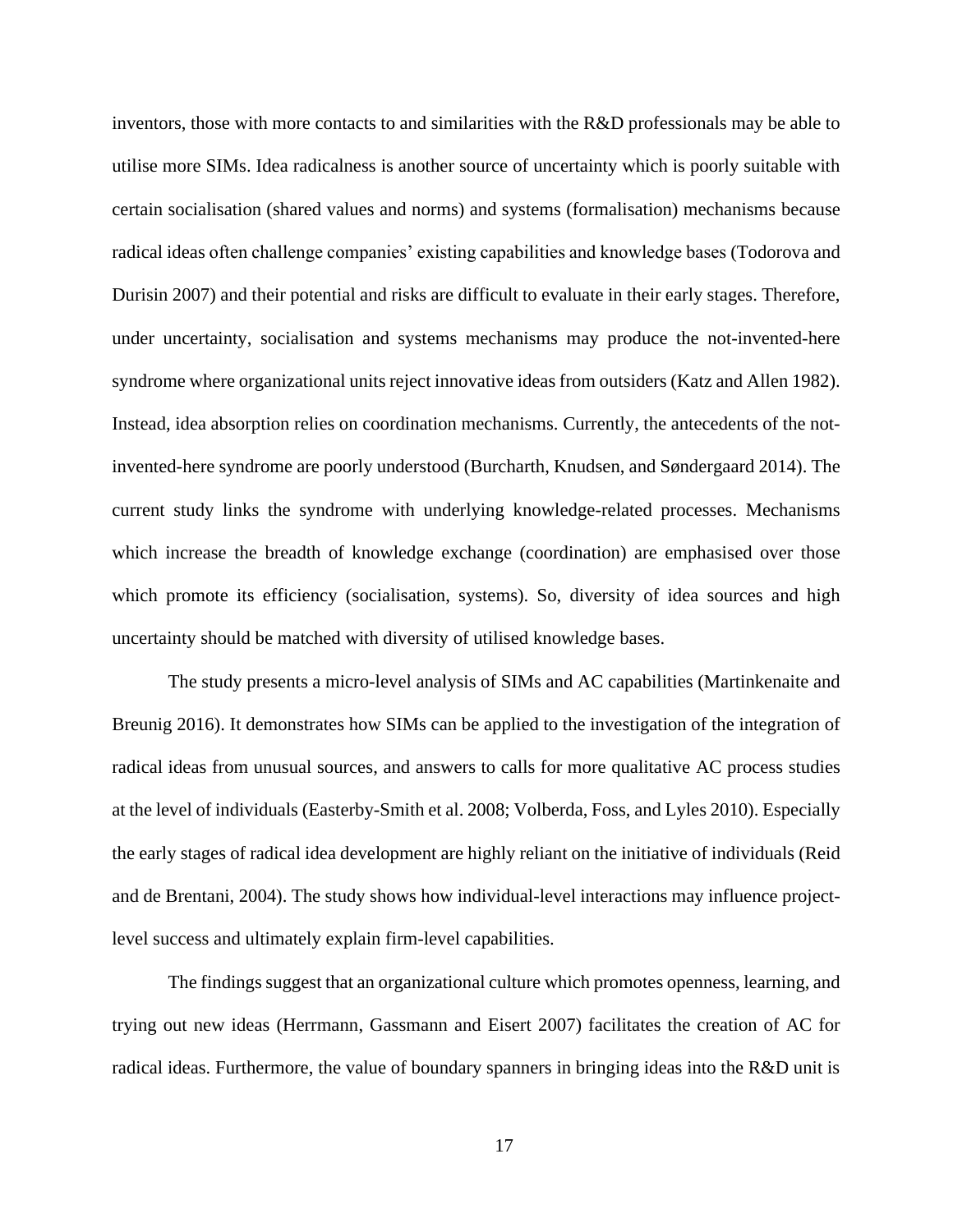emphasised. Companies may proactively search for new ideas by establishing specific idea scout positions (Whelan et al. 2011) and organising idea contests (Elerud-Tryde and Hooge 2014), or reactively maintain receptiveness by establishing idea channels (Ahmed 1998) or adopting ITbased idea management tools (Montoya-Weiss and O'Driscoll 2000). This study suggests that employees which manage these interfaces should be recruited from R&D so that they are socialised with those who will continue idea development. This generates initial trust and decreases suspicions towards the ideas. Moreover, radical ideas from unusual sources might require incubation before integration into the R&D unit. Passing formal selection gates and attracting the interest of R&D employees becomes easier if the idea has been pre-developed by a separate unit (O'Connor and DeMartino 2006). This enables the use of a wider range of SIMs.

Finally, it is important to ensure connections across organizational borders. Crossfunctional teams, job rotation, and informal interactions should be promoted to fully utilise the knowledge base of the company. Similarly, NDAs limit interactions among employees and should be avoided when dealing with highly uncertain ideas.

## **7. Conclusions**

The ability to absorb radical ideas from new sources is important for companies in dynamic environments. It is, however, difficult for incumbent companies because high uncertainties require new management approaches. The development processes of two radical ideas from unusual sources in an incumbent global steel company are analysed by evaluating four AC capabilities (acquisition, assimilation, transformation, and exploitation) and related SIMs. Especially assimilation and transformation capabilities performed poorly in the studied projects because of limited usefulness of socialisation and systems mechanisms.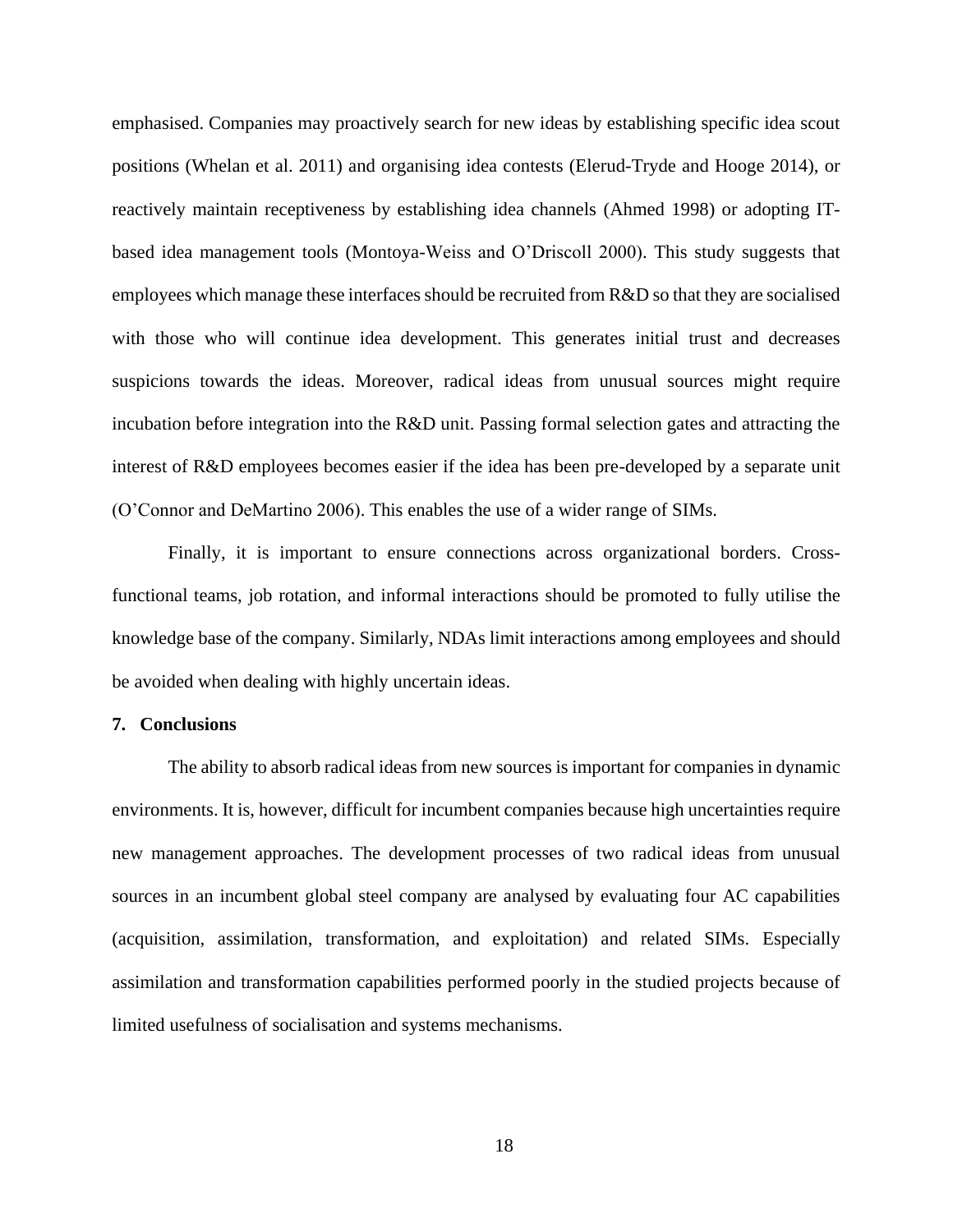This study suggests that AC capabilities may be context-specific. Two contextual factors are identified: radicalness and accustomisation with the idea source. Their effects are explained by underlying SIMs of which performance is contingent on these factors. Especially strong formalisation and socialisation within the R&D unit may work against highly uncertain ideas.

In the steel industry, radical innovations are rare and difficult to develop. While such circumstances provide opportunities to identify challenges in idea development processes, it limits the generalizability of the results. The industry should be acknowledged as a potential variable which may influence the findings. Future research should examine SIMs and AC in industries with shorter development times and costs, and identify best practices from highly open and innovative companies.

## **Biographical notes**

Matti Pihlajamaa is a doctoral candidate in Aalto University, Finland. His research focuses on radical innovation and open innovation.

### **Acknowledgements**

This work was supported by Tekes – the Finnish Funding Agency for Innovation; and the KAUTE foundation.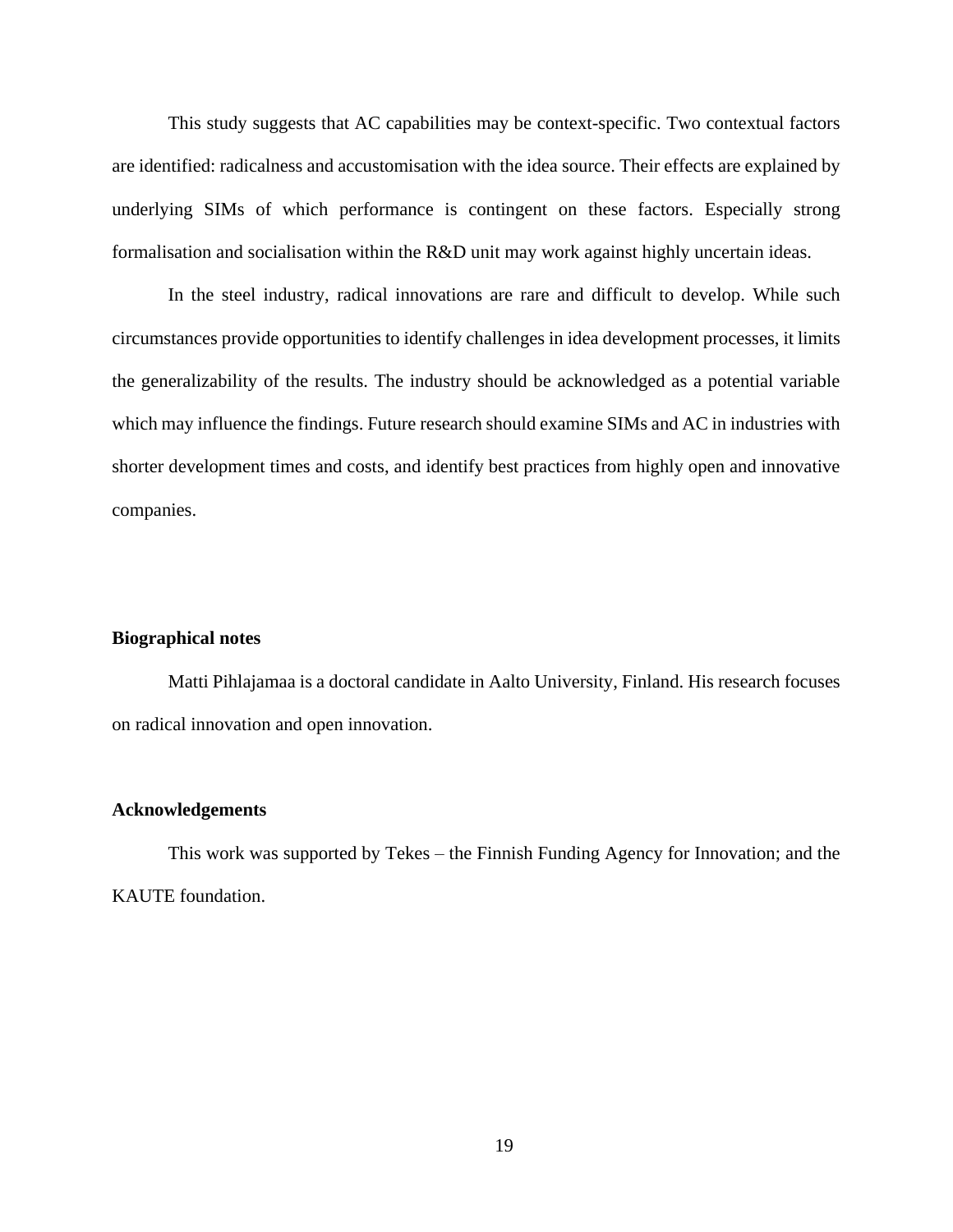## **References**

- Abrell, T., M. Pihlajamaa, L. Kanto, J. vom Brocke, and F. Uebernickel. 2016. The role of users and customers in digital innovation: Insights from B2B manufacturing firms. *Information & Management* 53 (3): 324–335.
- Ahmed, P.K. 1998. Benchmarking Innovation Best Practice. *Benchmarking for Quality Management & Technology* 5 (1): 45–58.
- Bell, E., and A. Bryman. 2007. The Ethics of Management Research: An Exploratory Content Analysis. *British Journal of Management* 18 (1): 63–77.
- Bessant, J., R. Lamming, H. Noke, and W. Phillips. 2005. Managing Innovation beyond the Steady State. *Technovation* 25 (12): 1366–1376.
- Bessant, J., C. Öberg, and A. Trifilova. 2014. Framing Problems in Radical Innovation. *Industrial Marketing Management* 43 (8): 1284–1292.
- Birkinshaw, J., J. Bessant, and R. Delbridge. 2007. Finding, Forming, and Performing: Creating Networks for Discontinuous Innovation. *California Management Review* 49 (3): 67–84.
- Burcharth, A.L. de A., M.P. Knudsen, and H.A. Søndergaard. 2014. Neither Invented nor Shared Here: The Impact and Management of Attitudes for the Adoption of Open Innovation Practices. *Technovation* 34 (3): 149–161.
- Cai, J., A.U. Smart, and X. Liu. 2014. Innovation Exploitation, Exploration and Supplier Relationship Management. *International Journal of Technology Management* 66 (2-3): 134–155.
- Cepeda-Carrion, G., J.G. Cegarra-Navarro, and D. Jimenez-Jimenez. 2012. The Effect of Absorptive Capacity on Innovativeness: Context and Information Systems Capability as Catalysts. *British Journal of Management* 23 (1): 110–129.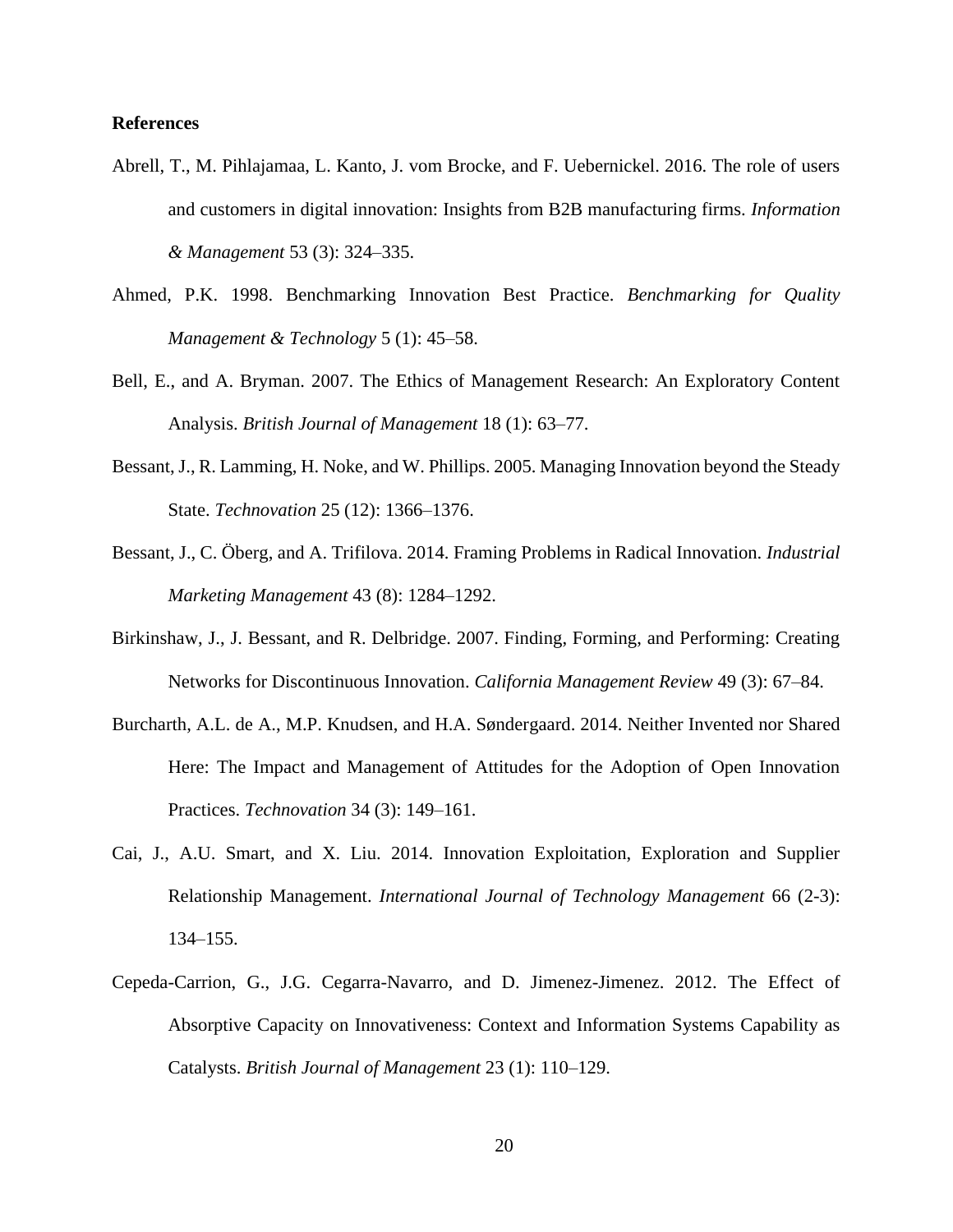- Chandy, R.K., and G.J. Tellis. 2000. The Incumbent's Curse? Incumbency, Size, and Radical Product Innovation. *Journal of Marketing* 64 (3): 1–17.
- Chang, Y.-C., H.-T. Chang, H.-R. Chi, M.-H. Chen, and L.-L. Deng. 2012. How Do Established Firms Improve Radical Innovation Performance? The Organizational Capabilities View. *Technovation* 32 (7–8): 441–451.
- Chesbrough, H. 2006. New Puzzles and New Findings. In *Open Innovation: Researching a New Paradigm*, ed. H. Chesbrough, W. Vanhaverbeke, and J. West, 15–34. OUP Oxford.
- Chiesa, V., F. Frattini, L. Lamberti, and G. Noci. 2009. Exploring Management Control in Radical Innovation Projects. *European Journal of Innovation Management* 12(4): 416–443.
- Chiu, W.-H., H.-R. Chi, Y.-C. Chang, and M.-H. Chen. 2016. Dynamic Capabilities and Radical Innovation Performance in Established Firms: A Structural Model. *Technology Analysis & Strategic Management* 28 (8): 965–978.
- Cohen, W.M., and D.A. Levinthal. 1990. Absorptive Capacity: A New Perspective on Learning and Innovation. *Administrative Science Quarterly* 35 (1): 128–152.
- Datta, A., and L.M. Jessup. 2013. Looking beyond the Focal Industry and Existing Technologies for Radical Innovations. *Technovation* 33 (10–11): 355–367.
- Day, G.S., and P.J.H. Schoemaker. 2004. Driving Through the Fog: Managing at the Edge. *Long Range Planning* 37 (2): 127–142.
- Easterby-Smith, M., M. Graça, E. Antonacopoulou, and J. Ferdinand. 2008. Absorptive Capacity: A Process Perspective. *Management Learning* 39 (5): 483–501.
- Ebers, M., and I. Maurer. 2014. Connections Count: How Relational Embeddedness and Relational Empowerment Foster Absorptive Capacity. *Research Policy* 43 (2): 318–332.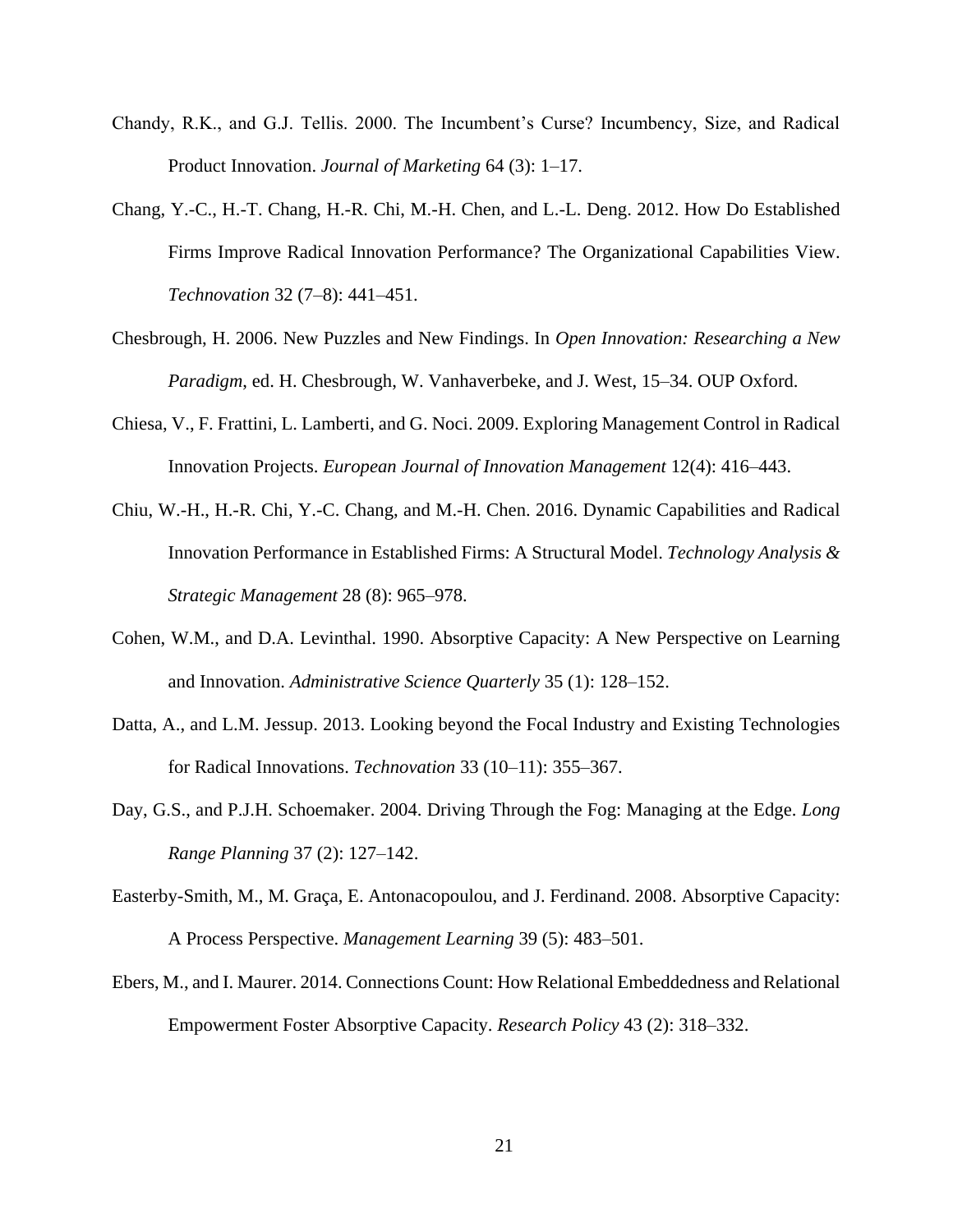- Eisenhardt, K.M., and M.E. Graebner. 2007. Theory Building From Cases: Opportunities And Challenges. *Academy of Management Journal* 50 (1): 25–32.
- Elerud-Tryde, A., and S. Hooge. 2014. Beyond the Generation of Ideas: Virtual Idea Campaigns to Spur Creativity and Innovation. *Creativity & Innovation Management* 23 (3): 290–302.
- Enkel, E., and S. Heil. 2014. Preparing for Distant Collaboration: Antecedents to Potential Absorptive Capacity in Cross-Industry Innovation. *Technovation* 34 (4): 242–260.
- Forés, B., and C. Camisón. 2016. Does Incremental and Radical Innovation Performance Depend on Different Types of Knowledge Accumulation Capabilities and Organizational Size? *Journal of Business Research* 69 (2): 831–848.
- Frishammar, J., E. Dahlskog, C. Krumlinde, and K. Yazgan. 2016. The Front End of Radical Innovation: A Case Study of Idea and Concept Development at Prime Group. *Creativity and Innovation Management* 25 (2): 179–198.
- Garcia, R., and R. Calantone. 2002. A Critical Look at Technological Innovation Typology and Innovativeness Terminology: A Literature Review. *Journal of Product Innovation Management* 19 (2): 110–132.
- Herrmann, A., O. Gassmann, and U. Eisert. 2007. An Empirical Study of the Antecedents for Radical Product Innovations and Capabilities for Transformation. *Journal of Engineering and Technology Management* 24 (1–2): 92–120.
- Hotho, J.J., F. Becker-Ritterspach, and A. Saka-Helmhout. 2012. Enriching Absorptive Capacity through Social Interaction. *British Journal of Management* 23 (3): 383–401.
- Jansen, J.J.P., F.A.J.V.D. Bosch, and H.W. Volberda. 2005. Managing Potential and Realized Absorptive Capacity: How Do Organizational Antecedents Matter? *Academy of Management Journal* 48 (6): 999–1015.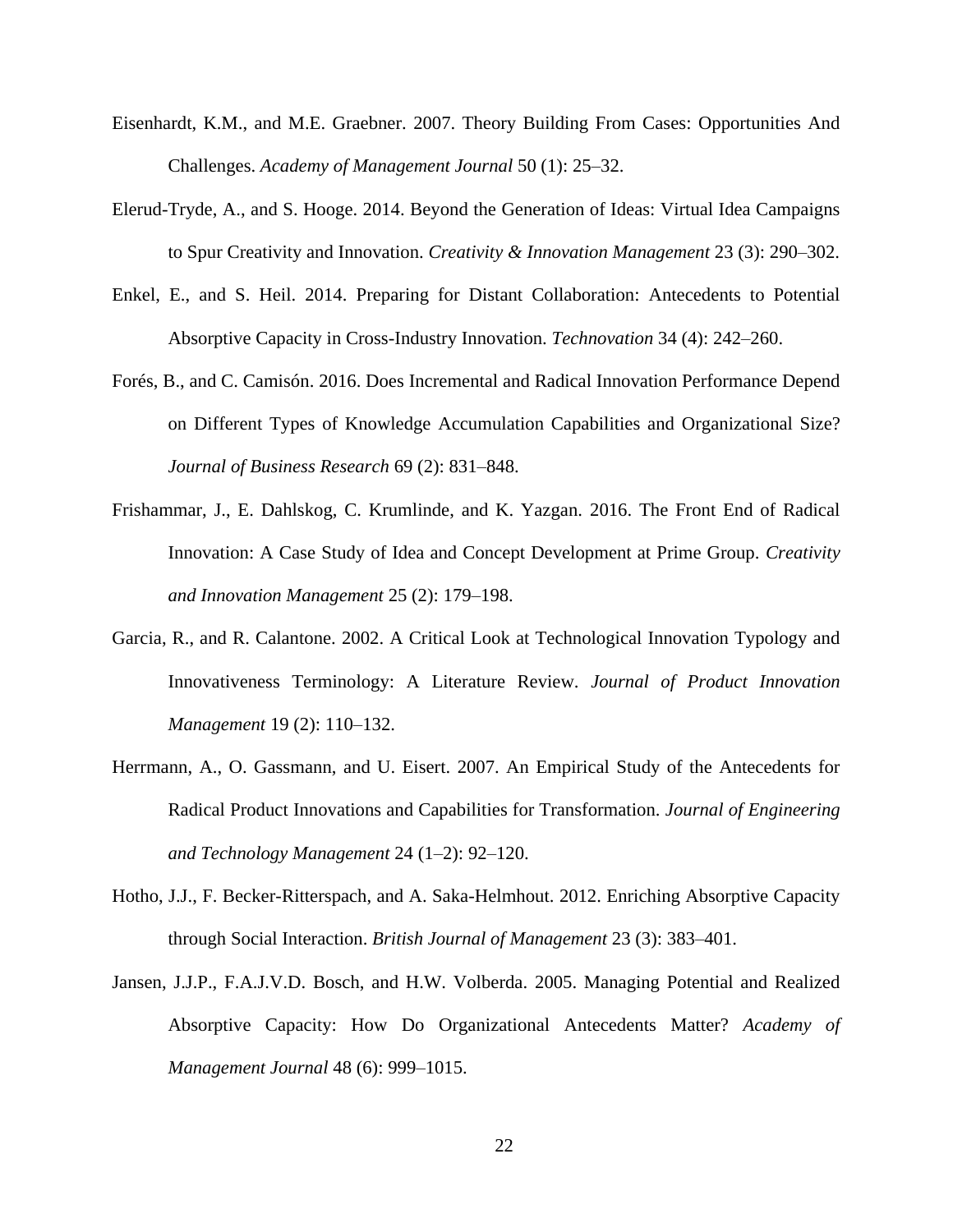- Jones, O. 2006. Developing Absorptive Capacity in Mature Organizations The Change Agent's Role. *Management Learning* 37 (3): 355–376.
- Katz, R., and T.J. Allen. 1982. Investigating the Not Invented Here (NIH) Syndrome: A Look at the Performance, Tenure, and Communication Patterns of 50 R & D Project Groups. *R&D Management* 12 (1): 7–20.
- Kesting, P., and J.P. Ulhøi. 2010. Employee-Driven Innovation: Extending the License to Foster Innovation. *Management Decision* 48 (1): 65–84.
- Kurkkio, M., J. Frishammar, and U. Lichtenthaler. 2011. Where Process Development Begins: A Multiple Case Study of Front End Activities in Process Firms. *Technovation* 31 (9): 490– 504.
- Kyriakopoulos, K., M. Hughes, and P. Hughes. 2015. The Role of Marketing Resources in Radical Innovation Activity: Antecedents and Payoffs. *Journal of Product Innovation Management*.
- Lane, P. J., and M. Lubatkin. 1998. "Relative Absorptive Capacity and Interorganizational Learning." *Strategic Management Journal* 19 (5): 461–477.
- Lane, P.J., B.R. Koka, and S. Pathak. 2006. The Reification of Absorptive Capacity: A Critical Review and Rejuvenation of the Construct. *Academy of Management Review* 31 (4): 833– 863.
- Leal-Rodríguez, A.L., J.L. Roldán, J.A. Ariza-Montes, and A. Leal-Millán. 2014. From Potential Absorptive Capacity to Innovation Outcomes in Project Teams: The Conditional Mediating Role of the Realized Absorptive Capacity in a Relational Learning Context. *International Journal of Project Management* 32 (6): 894–907.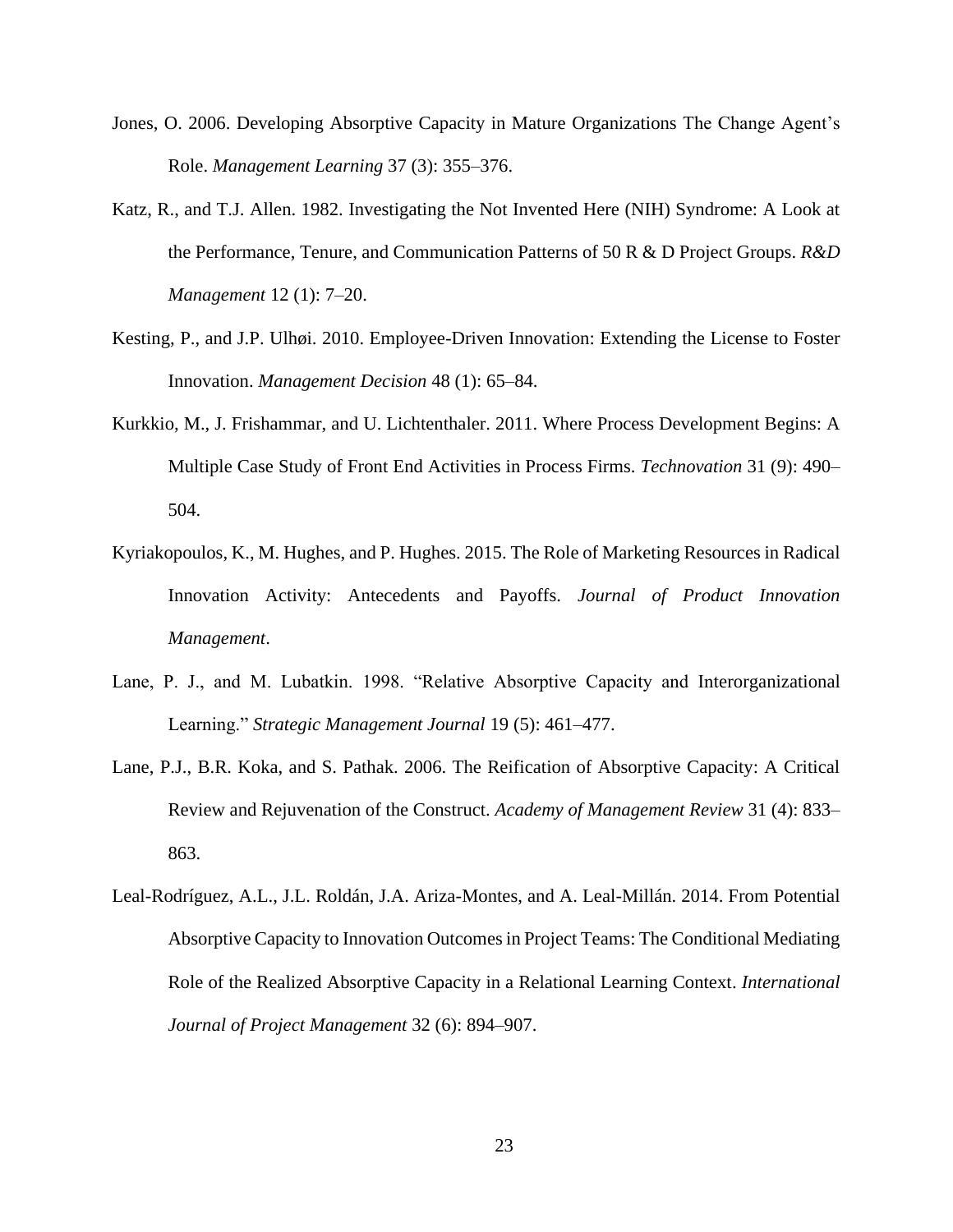- Leonard-Barton, D. 1992. Core Capabilities and Core Rigidities: A Paradox in Managing New Product Development. *Strategic Management Journal* 13 (S1): 111–125.
- Lewin, A.Y., S. Massini, and C. Peeters. 2010. Microfoundations of Internal and External Absorptive Capacity Routines. *Organization Science* 22 (1): 81–98.
- Lichtenthaler, U. 2009. Absorptive Capacity, Environmental Turbulence, and the Complementarity of Organizational Learning Processes. *Academy of Management Journal* 52 (4): 822–846.
- Martinkenaite, I., and K.J. Breunig. 2016. The Emergence of Absorptive Capacity through Micro– macro Level Interactions. *Journal of Business Research* 69 (2): 700–708.
- Matusik, S.F., and M.B. Heeley. 2005. Absorptive Capacity in the Software Industry: Identifying Dimensions That Affect Knowledge and Knowledge Creation Activities. *Journal of Management* 31 (4): 549–572.
- Miles, M., and M. Huberman. 1994. Qualitative Data Analysis: An Expanded Sourcebook (2nd Edition). Thousand Oaks, CA: Sage Publications, Inc.
- Montoya-Weiss, M.M., and T.M. O'Driscoll. 2000. From Experience: Applying Performance Support Technology in the Fuzzy Front End. *Journal of Product Innovation Management* 17 (2): 143–161.
- Noblet, J.-P., E. Simon, and R. Parent. 2011. Absorptive Capacity: A Proposed Operationalization. *Knowledge Management Research & Practice* 9 (4): 367–377.
- O'Connor, G.C. 2008. Major Innovation as a Dynamic Capability: A Systems Approach. *Journal of Product Innovation Management* 25 (4): 313–330.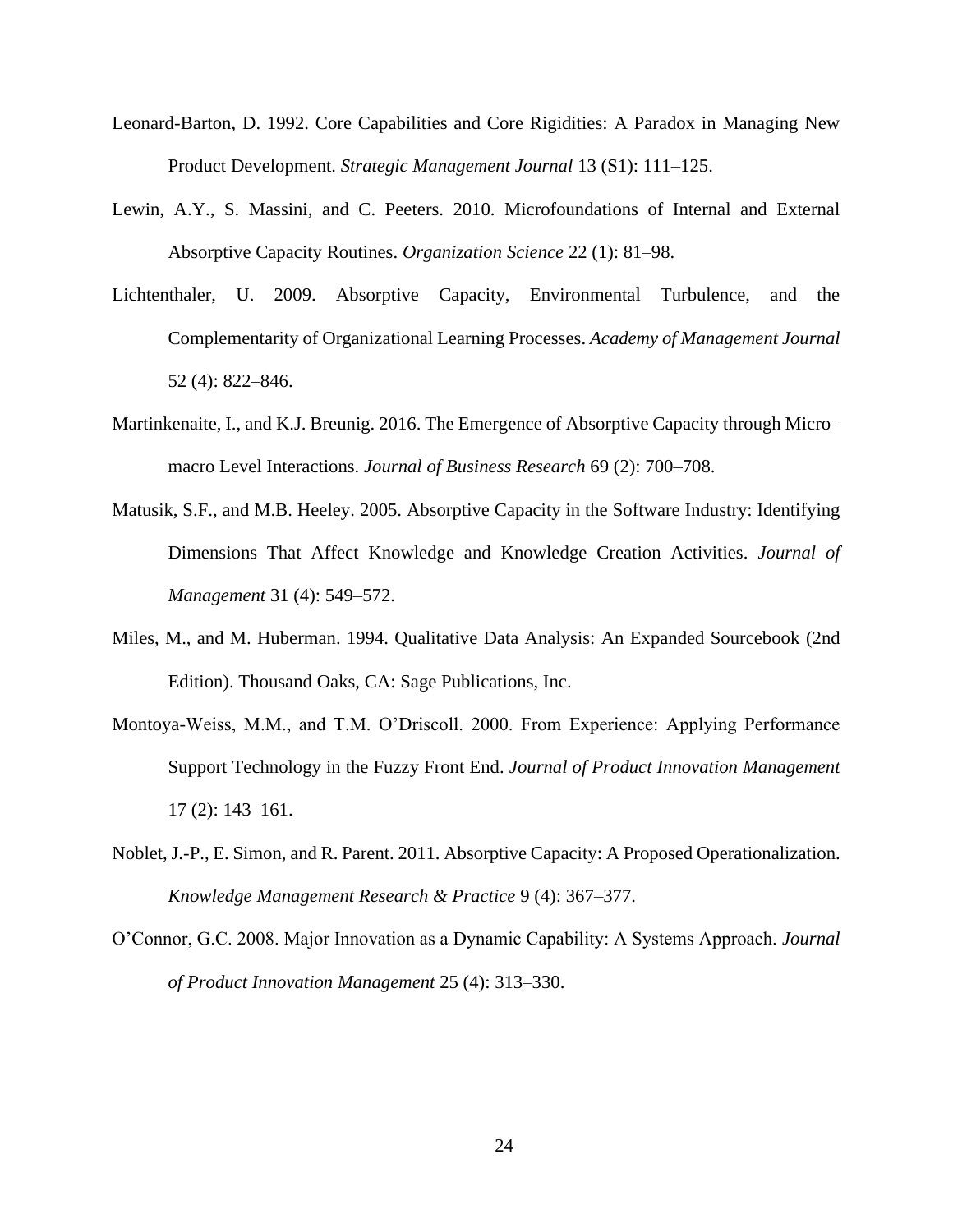- O'Connor, G.C., and R. DeMartino. 2006. Organizing for Radical Innovation: An Exploratory Study of the Structural Aspects of RI Management Systems in Large Established Firms. *Journal of Product Innovation Management* 23 (6): 475–497.
- O'Connor, G.C., and C.M. McDermott. 2004. The Human Side of Radical Innovation. *Journal of Engineering and Technology Management* 21 (1–2): 11–30.
- O'Connor, G.C., and M.P. Rice. 2013. A Comprehensive Model of Uncertainty Associated with Radical Innovation. *Journal of Product Innovation Management* 30 (S1): 2–18.
- Patton, M.Q. 2014. *Qualitative Research & Evaluation Methods: Integrating Theory and Practice*. SAGE Publications.
- Phillips, W., R. Lamming, J. Bessant, and H. Noke. 2006. Discontinuous Innovation and Supply Relationships: Strategic Dalliances. *R&D Management* 36 (4): 451–461.
- Reid, S.E., and U. de Brentani. 2004. The Fuzzy Front End of New Product Development for Discontinuous Innovations: A Theoretical Model. *Journal of Product Innovation Management* 21 (3): 170–184.
- Ritala, P., and P. Hurmelinna-Laukkanen. 2013. Incremental and Radical Innovation in Coopetition—The Role of Absorptive Capacity and Appropriability. *Journal of Product Innovation Management* 30 (1): 154–169.
- Robbins, P., and C. O'Gorman. 2015. Innovating the Innovation Process: An Organisational Experiment in Global Pharma Pursuing Radical Innovation. *R&D Management* 45 (1): 76– 93.
- Roberts, N. 2015. Absorptive Capacity, Organizational Antecedents, and Environmental Dynamism. *Journal of Business Research* 68 (11): 2426–2433.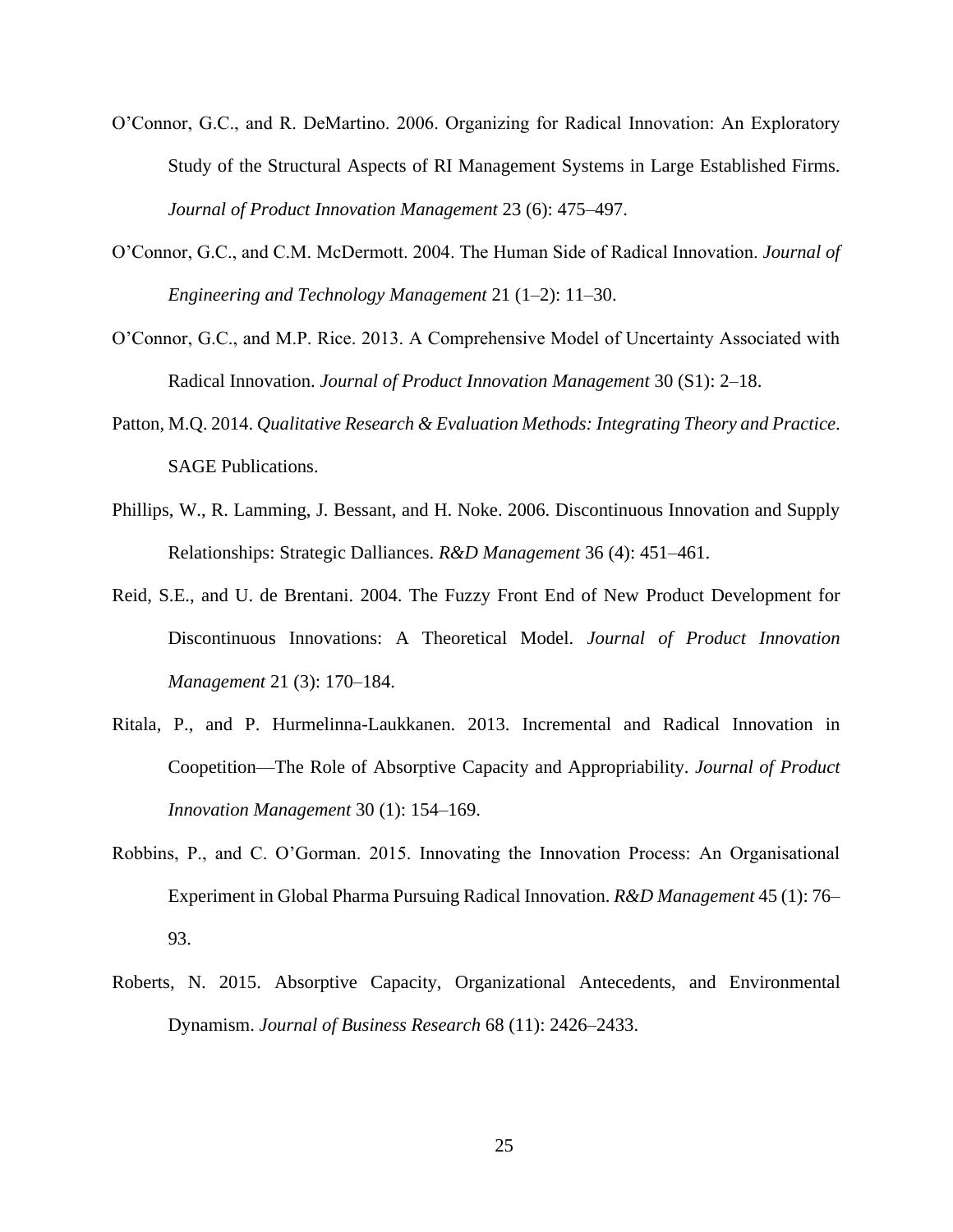- Schoenmakers, W., and G. Duysters. 2010. The Technological Origins of Radical Inventions. *Research Policy* 39 (8): 1051–1059.
- Sijbom, R.B.L., O. Janssen, and N.W.V. Yperen. 2015. How to Get Radical Creative Ideas into a Leader's Mind? Leader's Achievement Goals and Subordinates' Voice of Creative Ideas. *European Journal of Work and Organizational Psychology* 24 (2): 279–296.
- Sorescu, A.B., R.K. Chandy, and J.C. Prabhu. 2003. Sources and Financial Consequences of Radical Innovation: Insights from Pharmaceuticals. *Journal of Marketing* 67 (4): 82–102.
- Stringer, R. 2000. How To Manage Radical Innovation. *California Management Review* 42 (4): 70–88.
- Todorova, G., and B. Durisin. 2007. Absorptive Capacity: Valuing a Reconceptualization. *Academy of Management Review* 32 (3): 774–786.
- Tortoriello, M. 2015. The Social Underpinnings of Absorptive Capacity: The Moderating Effects of Structural Holes on Innovation Generation Based on External Knowledge. *Strategic Management Journal* 36 (4): 586–597.
- Van den Bosch, F.A.J., H.W. Volberda, and M. de Boer. 1999. Coevolution of Firm Absorptive Capacity and Knowledge Environment: Organizational Forms and Combinative Capabilities. *Organization Science* 10 (5): 551–568.
- Van Lancker, J., K. Mondelaers, E. Wauters, and G. Van Huylenbroeck. 2016. The Organizational Innovation System: A Systemic Framework for Radical Innovation at the Organizational Level. *Technovation* 52–53: 40–50.
- Volberda, H.W., N.J. Foss, and M.A. Lyles. 2010. Absorbing the Concept of Absorptive Capacity: How to Realize Its Potential in the Organization Field. *Organization Science* 21 (4): 931– 951.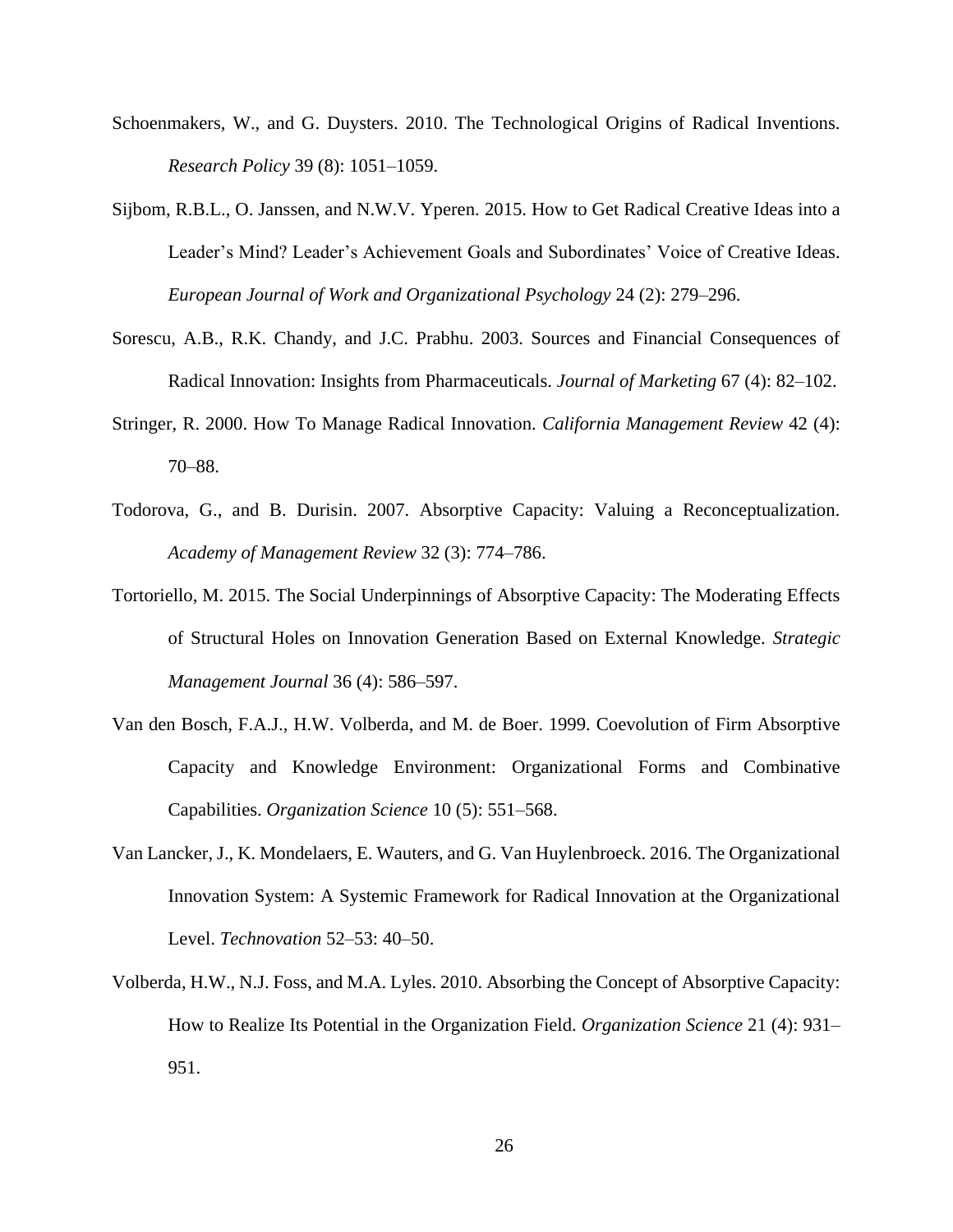Whelan, E., S. Parise, J. de Valk, and R. Aalbers. 2011. Creating Employee Networks That Deliver Open Innovation. *MIT Sloan Management Review* 53 (1): 37–44.

Yin, R.K. 2003. *Applications of Case Study Research*. Thousand Oaks, CA: Sage Publications.

Zahra, S.A., and G. George. 2002. Absorptive Capacity: A Review, Reconceptualization, and Extension. *Academy of Management Review* 27 (2): 185–203.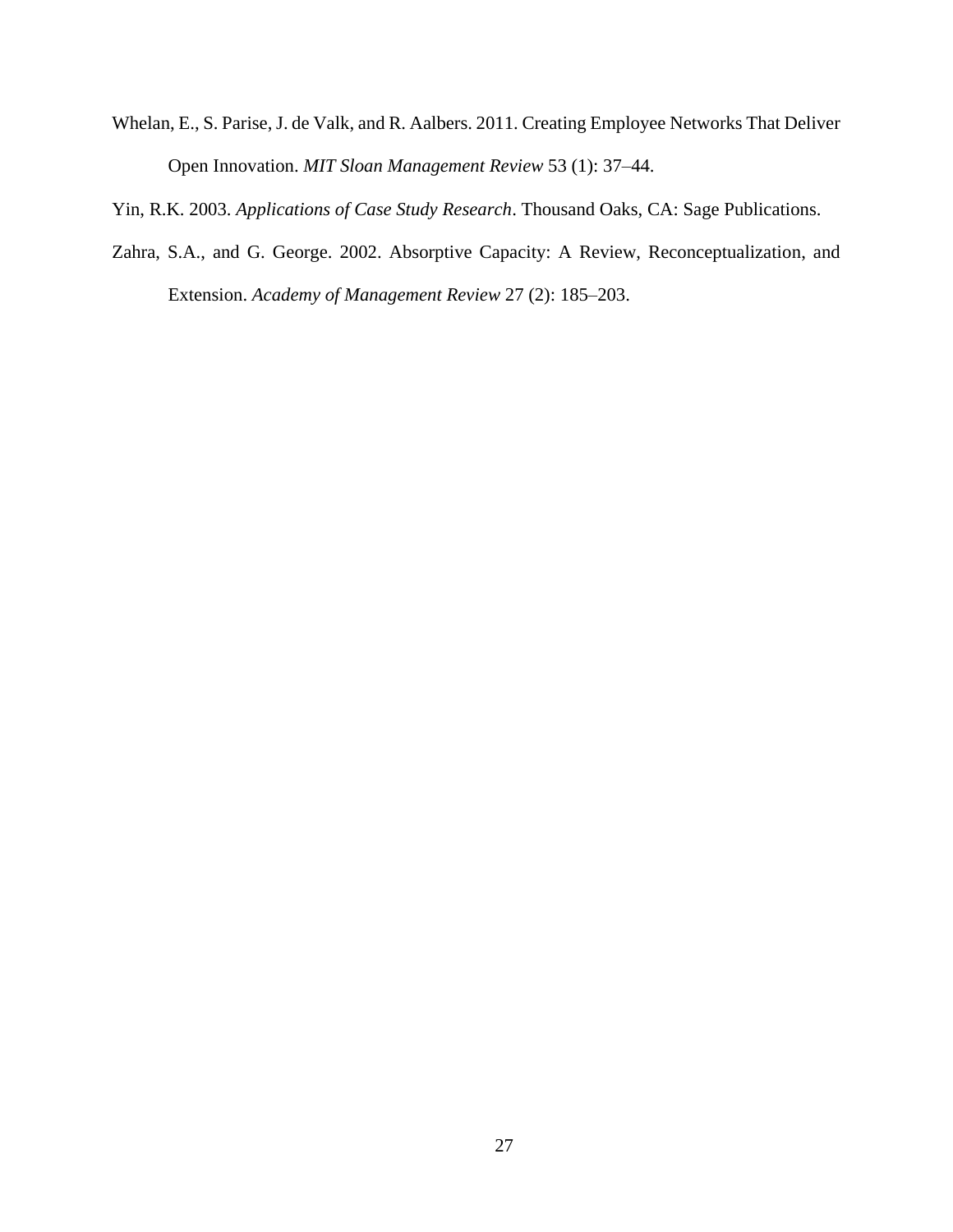#### **Supplementary Material: Project Descriptions**

#### *Project 1 – a technical employee as the inventor*

The inventor was a senior employee who had worked his whole career in the company. Throughout his career, he had held various positions in several functions, such as a technician in R&D, a supervisor in quality control, and a technical advisor. Because of his long history within the company he had good contacts to a number of people in different functions, both to blue-collar workers and managers. He was known to be very social and creative and to every now and then sit down with his colleagues to present new ideas. At the time of the studied invention, he was working as a supervisor in the quality control function. The invention was about a new technique in steel manufacturing which he believed could lead to new products with greatly enhanced properties. He presented the idea to several managers who turned him down on the basis that the idea was not metallurgically feasible. While he was very sure of his idea, he was not able to argue for it convincingly as he did not have higher education and related theoretical understanding. Finally after several dismissals, he managed to convince the head of the R&D unit to take a closer look. Afterwards, the inventor's troubles in getting people involved were explained by his lack of credibility. Because he was not involved in production or R&D he was not considered to have the capacity to discuss technical issues.

The head of the R&D unit made calculations based on the idea and concluded that there were no theoretical reasons why it would not work. Despite of this, he considered the idea risky as testing it in practice might lead to accidents which could harm the manufacturing equipment. The inventor, however, did not give up. Instead, encouraged by that the theoretical calculations were promising he continued trying to persuade others of the idea's potential. This still proved difficult as he had a reputation of coming up with 'crazy ideas' and was not taken seriously by many. After some time, he managed to convince an R&D manager responsible of product design to take a look at it. The manager got interested and started to contact others. Because of his good reputation and a high success rate with past projects, he was easily able to get two others behind the idea: another R&D manager with long experience of working with a certain production line, and a product manager from the sales organization.

At this point, the development of the idea did not have an official project status. Instead, it slowly started to proceed unofficially. The two R&D managers conducted laboratory tests which strengthened their belief of the idea's potential. The next step in validating the new technique would have been to conduct large-scale tests at the production line. Here, the team faced lots of resistance. They invited their colleagues to discuss manufacturing tests but the idea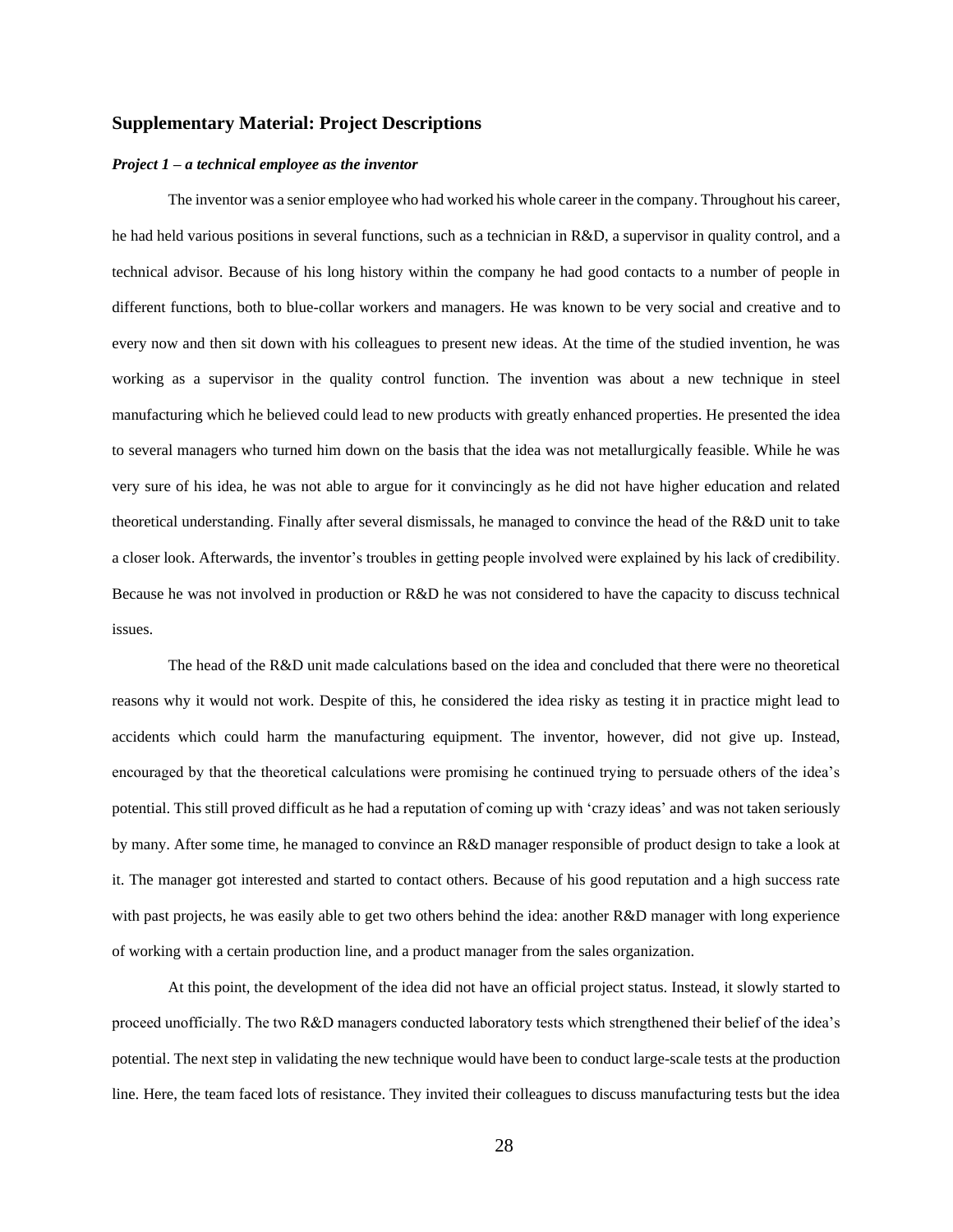was rejected. The team members described the reaction as 'typical resistance to anything new' but at the same time admitted that there were still lots of unknowns in whether the production facilities were suitable for manufacturing the new product.

After the unofficial project team was formed, the original inventor was not actively involved anymore. The three remaining members championed the development of the idea, each of them having their own particular strengths. The first R&D manager was responsible of designing how products are manufactured and had the power to decide on what was done at the production line. The other R&D manager was very experienced with the production line that was used to manufacture the test batches. He was able to evaluate that the risks were not too high and that the tests were feasible to run. Finally, the product manager had very good social skills and was able to persuade many key decision makers behind the idea. Moreover, all of them had technical credibility within the organization.

The team decided to conduct the manufacturing tests secretly on the side of another project. The R&D managers, taking care of the technical analysis, planned how the manufacturing tests could be carried out in practice and how to minimize risks. One night, they ran the tests and the outcome was successful. People from several departments came to look at the product and saw that it had very high potential. After this success, the product manager started campaigning for the idea to be acknowledged by the top management. He created a business plan, which he thought was exaggerated at the time, and was able to explain the idea in a way that convinced the top managers. He also made test deliveries of the new product to customers and got positive feedback, which further strengthened the case.

After getting top management behind the idea, the idea got an official project status and resources were allocated for its development. More tests were made and, despite a few setbacks, appropriate manufacturing methods were discovered. The new technique required new investments in the production line which were made after its potential and feasibility were confirmed.

At first the new product was sold to existing customers as an improved version of an existing product. The new method improved product quality while lowering the production costs. Because of its improved properties, existing customers found new uses for the product which further increased its sales. Additional development of the manufacturing method led to the discovery of a new-to-the-world product group. So, besides the improvements to existing products, the invention created a new technological trajectory. Because initially there were no markets for such products, the company put a lot of effort into contacting potential customers and creating demand for it. To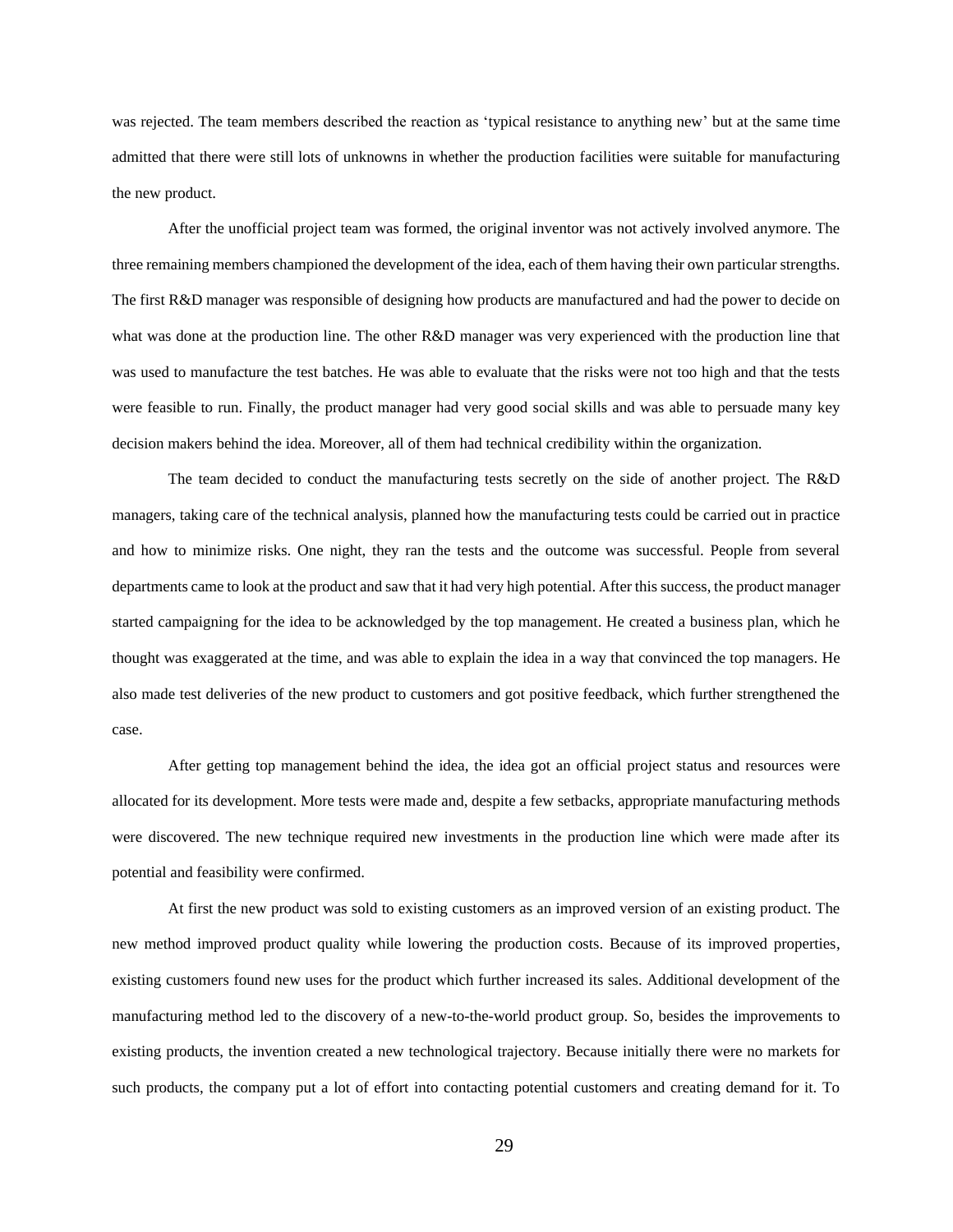exploit the new technological opportunities, the company moved to new markets both in terms of industry and geography. In the end, the sales exceeded the initial business plan estimates hundredfold.

#### *Project 2 – an external entrepreneur as the inventor*

The second idea originated from an entrepreneur who had established his own small business around a new method of manufacturing steel. He had manufactured sample products for several applications based on the new method and had gotten very promising feedback from potential customers. He saw that the potential of the method was very high but he was not able to exploit it by himself in a large scale. Therefore, he offered the idea to the Steel Inc. wishing that it would lead to great advances in the steel industry and compensations for him. He contacted the CEO of the company who passed the message to the R&D unit. Two R&D managers then proceeded to meet the inventor.

The initial reception of the idea was positive. Its potential was evident and applications could be found from many areas. An R&D director told that while it was apparent that the inventor did not have much education it was obvious that he knew what he was talking about. There were, however, doubts about two things. First, whether the technology works as the inventor had told, and second, how it would fit into the company's product portfolio. The idea was sent to the R&D unit for investigation. It did not have an official project status. Instead, it was at a preevaluation stage of the innovation process. The investigation, however, proceeded very slowly. Typically, new product ideas originate from the R&D unit. If external parties are involved they are universities and research centres with strong ties to the R&D unit. This idea was exceptional in that the impetus to study it was given top-down by the CEO himself. The downside was that nobody within the R&D unit was personally committed and motivated to research the idea. Everyone seemed to have more pressing matters to work on and the externally originated idea was a low priority.

While the technique proposed by the inventor had not been commercially utilized anywhere in the world, a couple of academic studies were found related to it. The studies confirmed that the idea had great potential but at the same time the investigators became suspicious that perhaps every property the inventor had suggested could not be attained. At this point, there were still lots of uncertainties about how the manufacturing of the product would work in practice and what the outcome would be like. The next steps would have been to analyse the samples provided by the inventor and to order small test batches from partners with suitable production lines for its manufacturing. Metallurgical sample analysis was, however, considered not to be likely to provide any new knowledge that could not